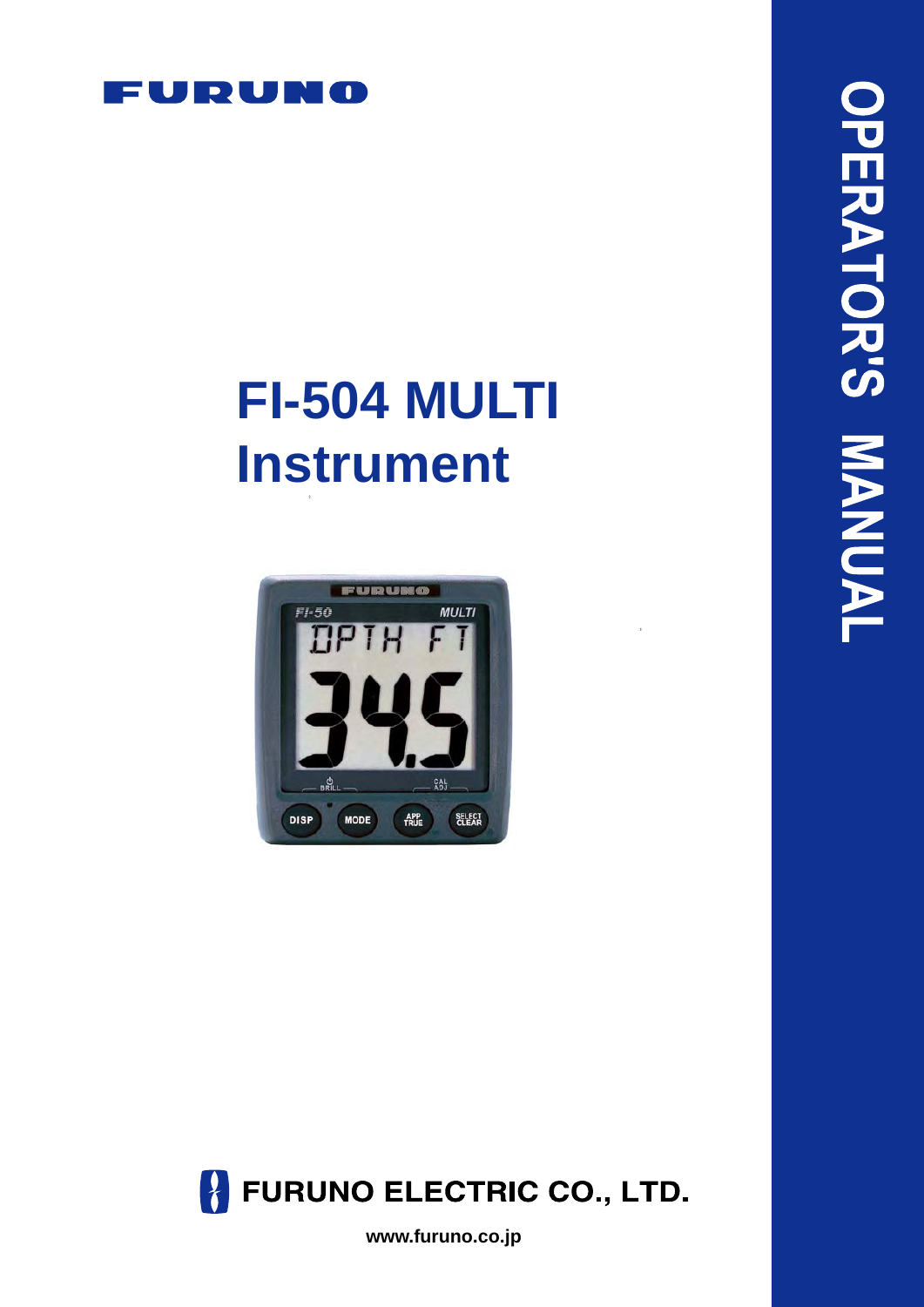

#### © FURUNO ELECTRIC CO., LTD.

9-52 Ashihara-cho, Nishinomiya, 662-8580, JAPAN

Telephone :  $+81-(0)798-65-2111$ Fax :  $+81-(0)798-65-4200$ 

A : OCT . 2007 All rights reserved. Printed in Japan

Pub. No. OME-72690-A1

・FURUNO Authorized Distributor/Dealer

A1 : OCT . 17, 2007

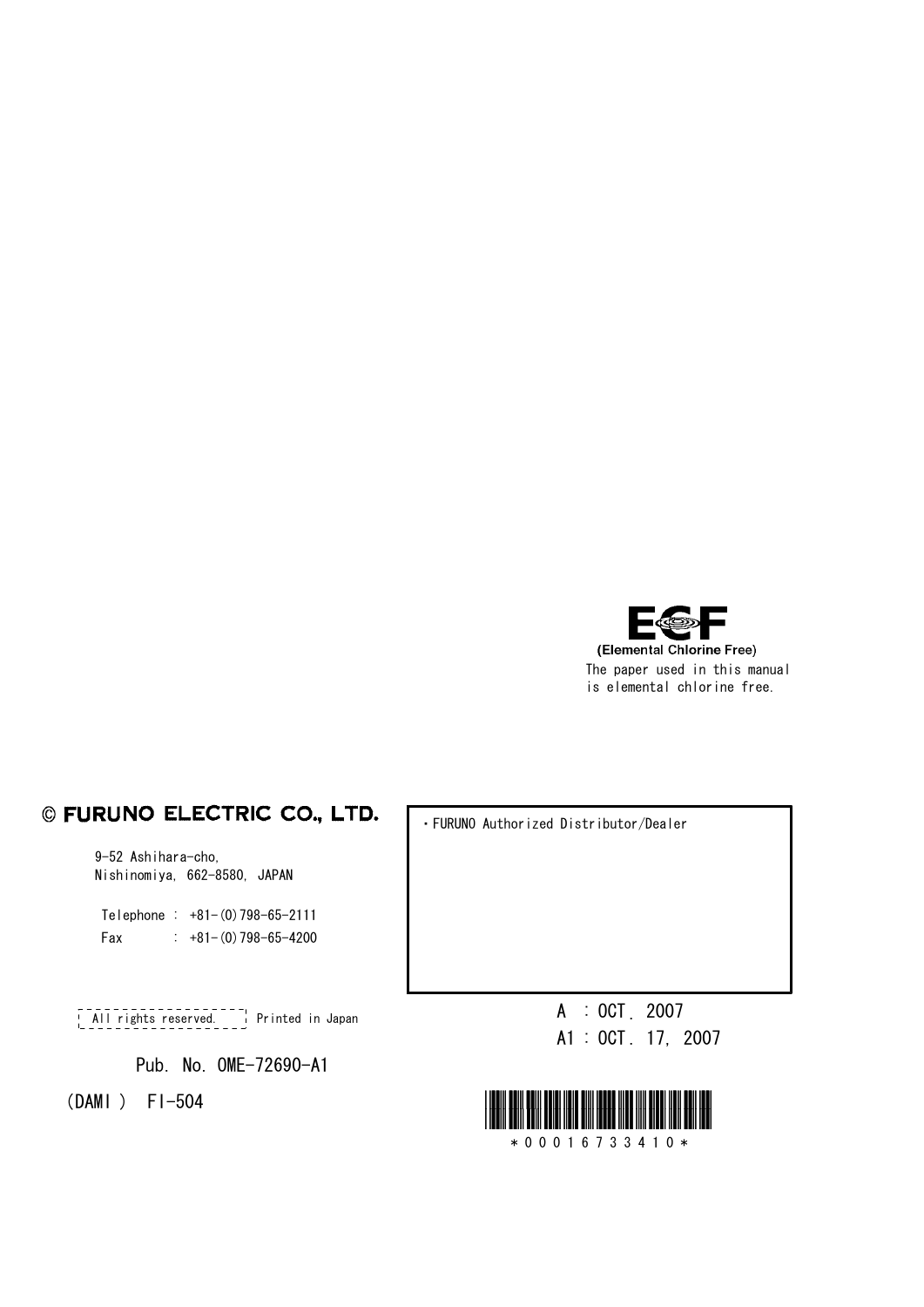# **IMPORTANT NOTICES**

- The descriptions in this manual are intended for readers with a solid knowledge of English.
- No part of this manual may be copied or reproduced without written permission.
- If this manual is lost or worn, contact your dealer about replacement.
- The contents of this manual and equipment specifications are subject to change without notice
- The example screens (or illustrations) shown in this manual may not match the screens you see on your display. The screen you see depends on your system configuration and equipment settings.
- Store this manual in a convenient place for future reference.
- FURUNO will assume no responsibility for the damage caused by improper use or modification of the equipment (including software) by an unauthorized agent or a third party.
- When it is time to discard this product it must be done according to local regulations for disposal of industrial waste. For disposal in the USA, refer to the Electronics Industries Alliance (http://www.eiae.org/).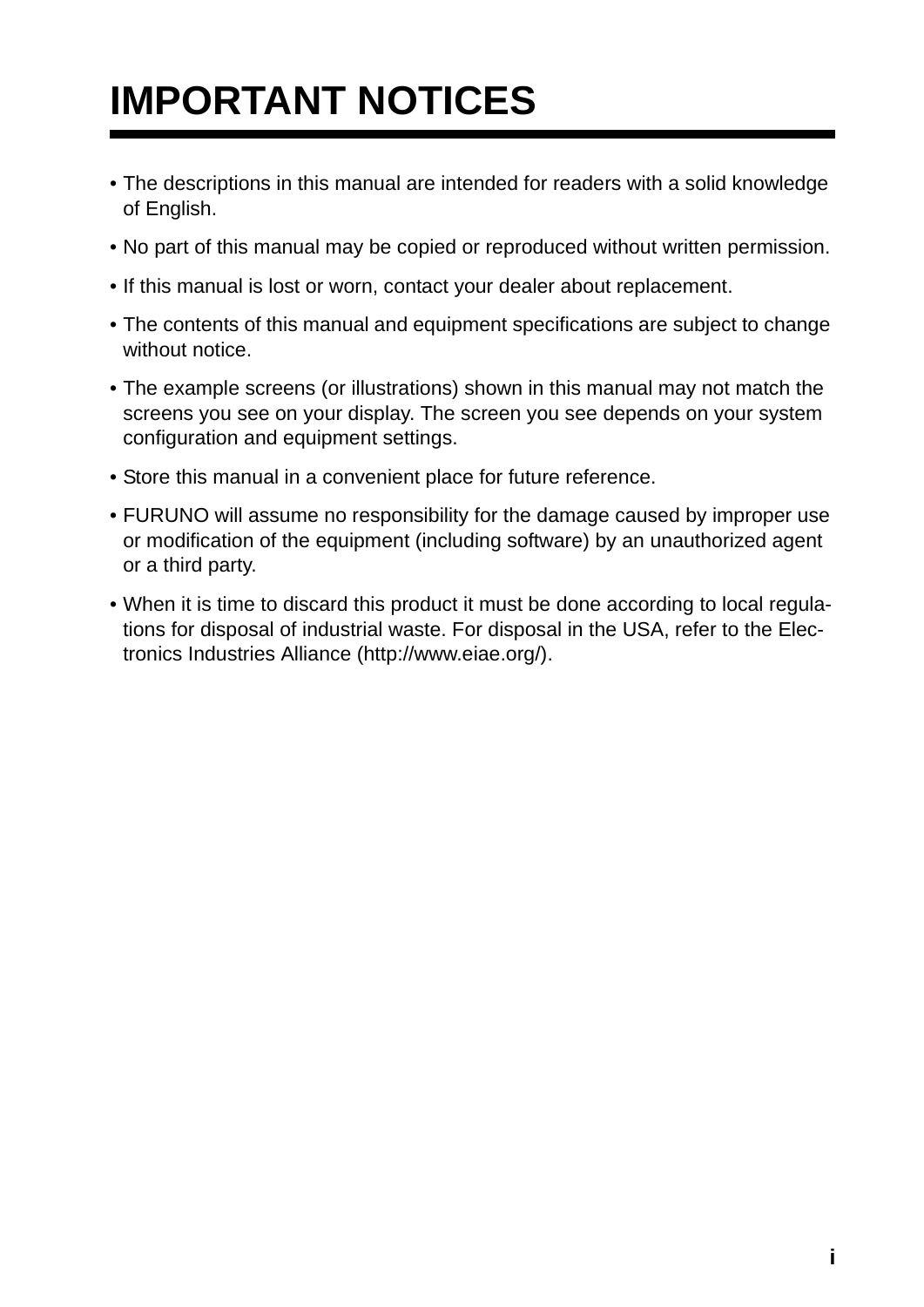# **SAFETY INSTRUCTIONS**

The operator of this equipment must read these safety instructions before attempting to operate the equipment.

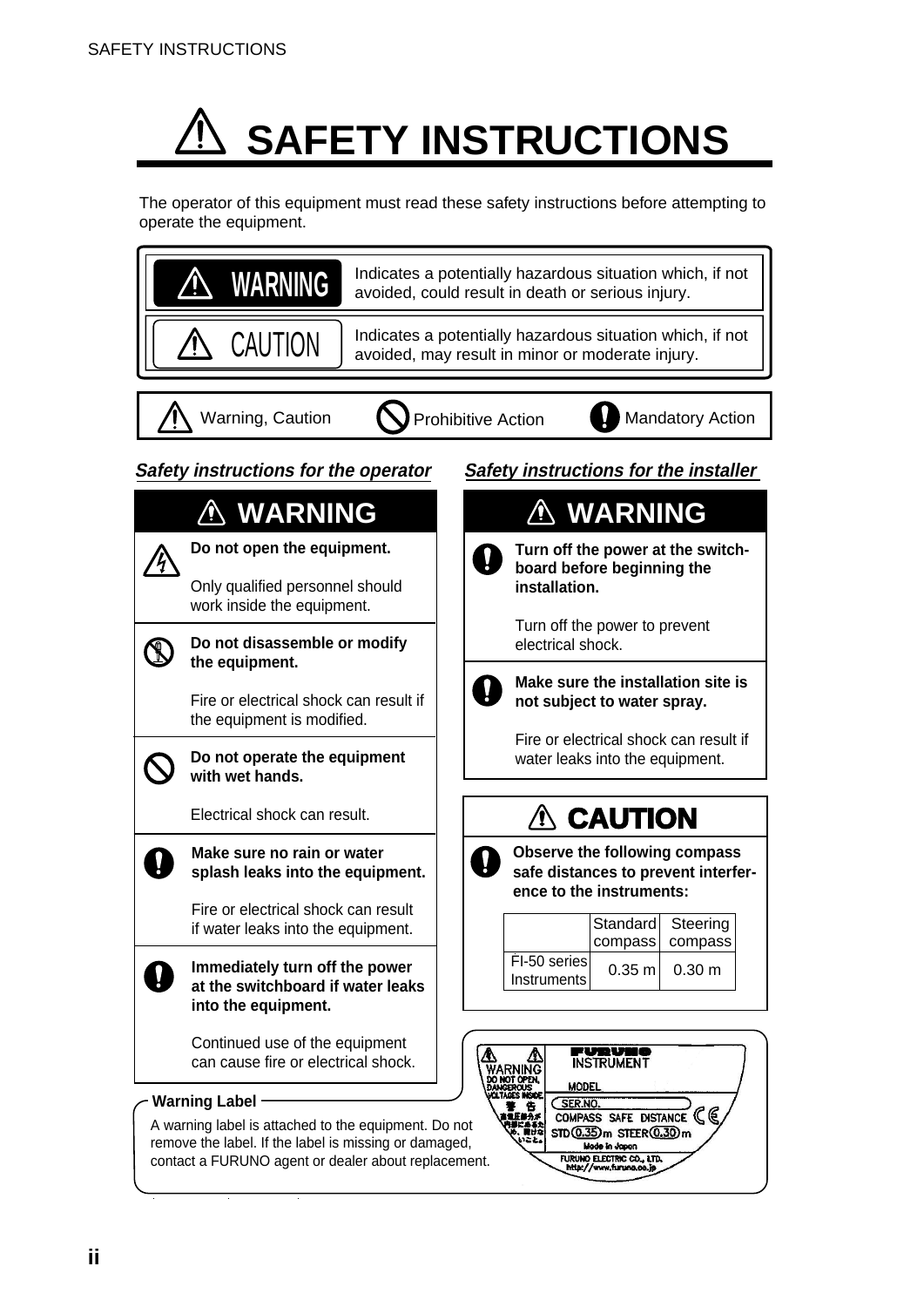# **TABLE OF CONTENTS**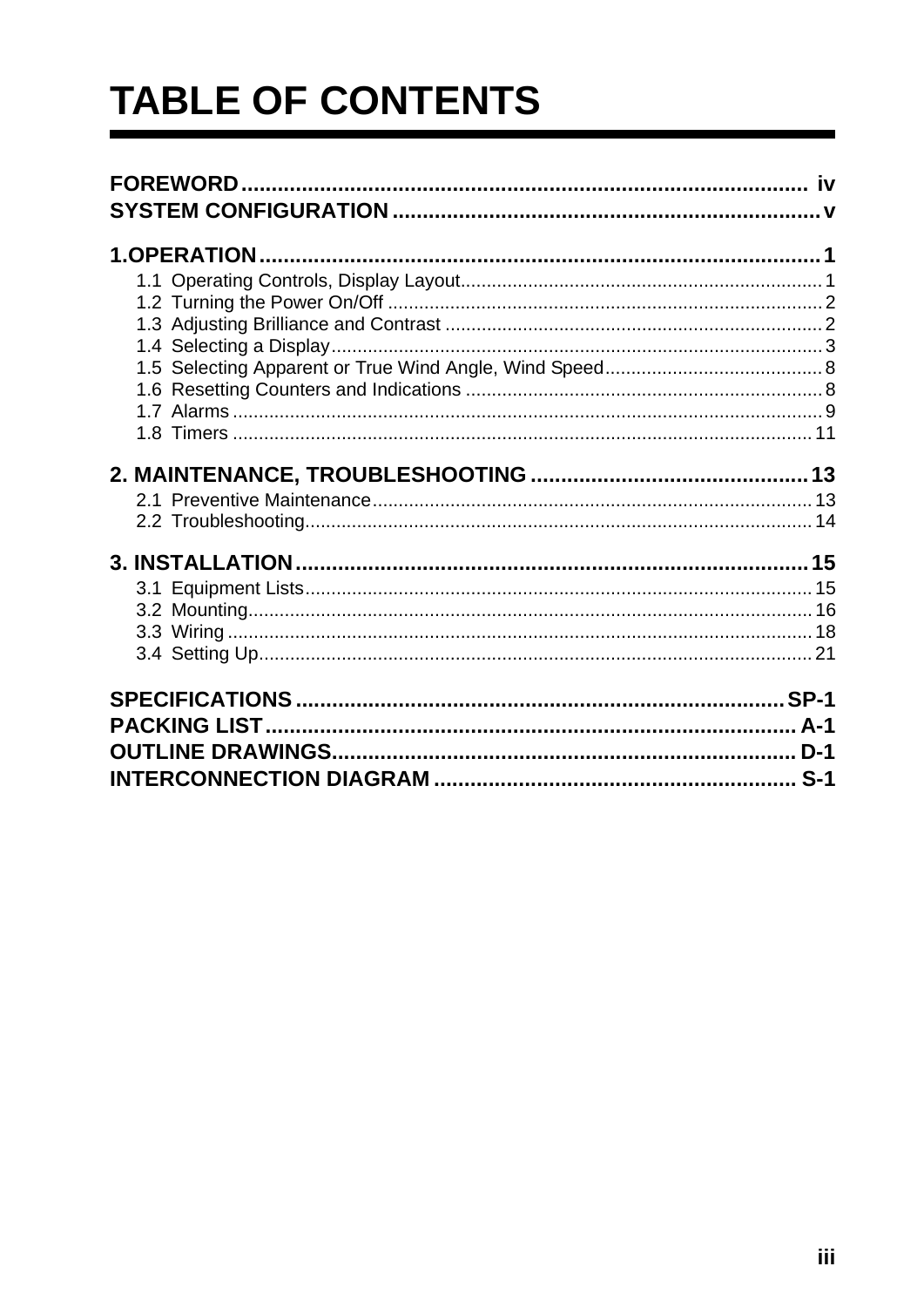# **A Word to the Owner of the FI-504**

Congratulations on your choice of the FURUNO FI-504 Multi Display, a member of the FI-50 series of marine instruments. We are confident you will see why the FURUNO name has become synonymous with quality and reliability.

For over 50 years FURUNO Electric Company has enjoyed an enviable reputation for quality marine electronics equipment. This dedication to excellence is furthered by our extensive global network of agents and dealers.

This equipment is designed and constructed to meet the rigorous demands of the marine environment. However, no machine can perform its intended function unless operated and maintained properly. Please carefully read and follow the recommended procedures for operation and maintenance.

Thank you for considering and purchasing FURUNO equipment.

# **Features**

The FI-504 Multi Display provides heading, environment, autopilot, engine, depth, speed, and wind information, all on a high quality, backlit LCD. The sturdy weather-proof case is built to stand up to even the harshest of environments.

The main features are

- Eight varieties of displays: heading, environment, autopilot, engine, depth, speed, timer, and wind.
- Four levels of backlighting including off.
- Timers: Stopwatch and count-down
- Depth alarms: Shallow alarm, Deep alarm
- Anchor alarms: Shallow alarm, Deep alarm
- Voltage alarm monitors power source voltage
- Wind alarms: High apparent wind angle, Low apparent wind angle, Max. true wind speed, Low true wind speed
- Speed indications: Max. STW, Average STW, SOG, Max. SOG, Average SOG, Wind speed, Max. true wind speed
- Log indication from 0 to 99,999 nm
- Resettable trip counter, from 0 to 999 nm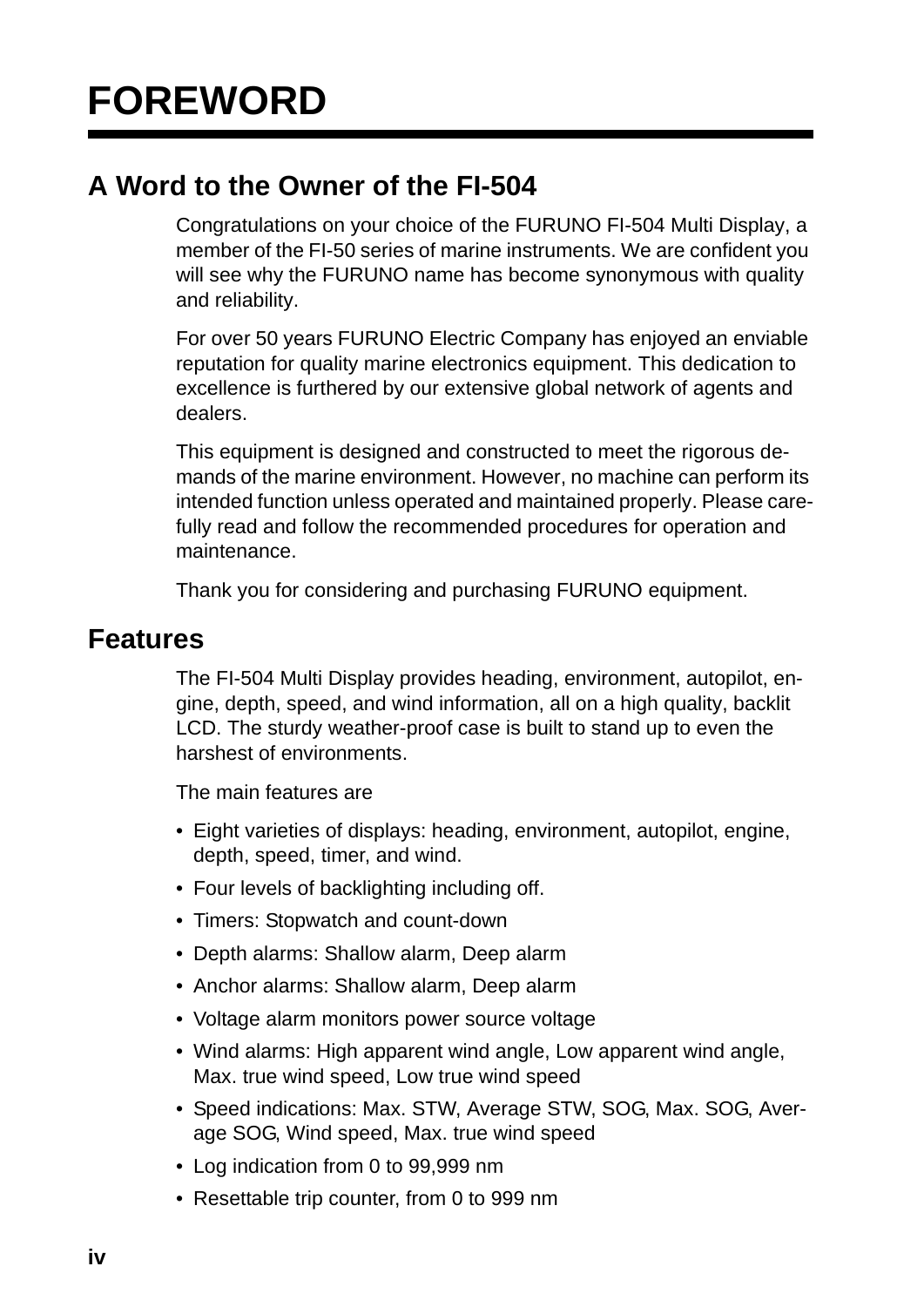# **SYSTEM CONFIGURATION**

## **Standalone configuration**



**NOTICE:** Turn on the terminal resistor in the instrument when connecting an NMEA 2000 sensor. For the procedure, see the section on setting up, in the installation chapter.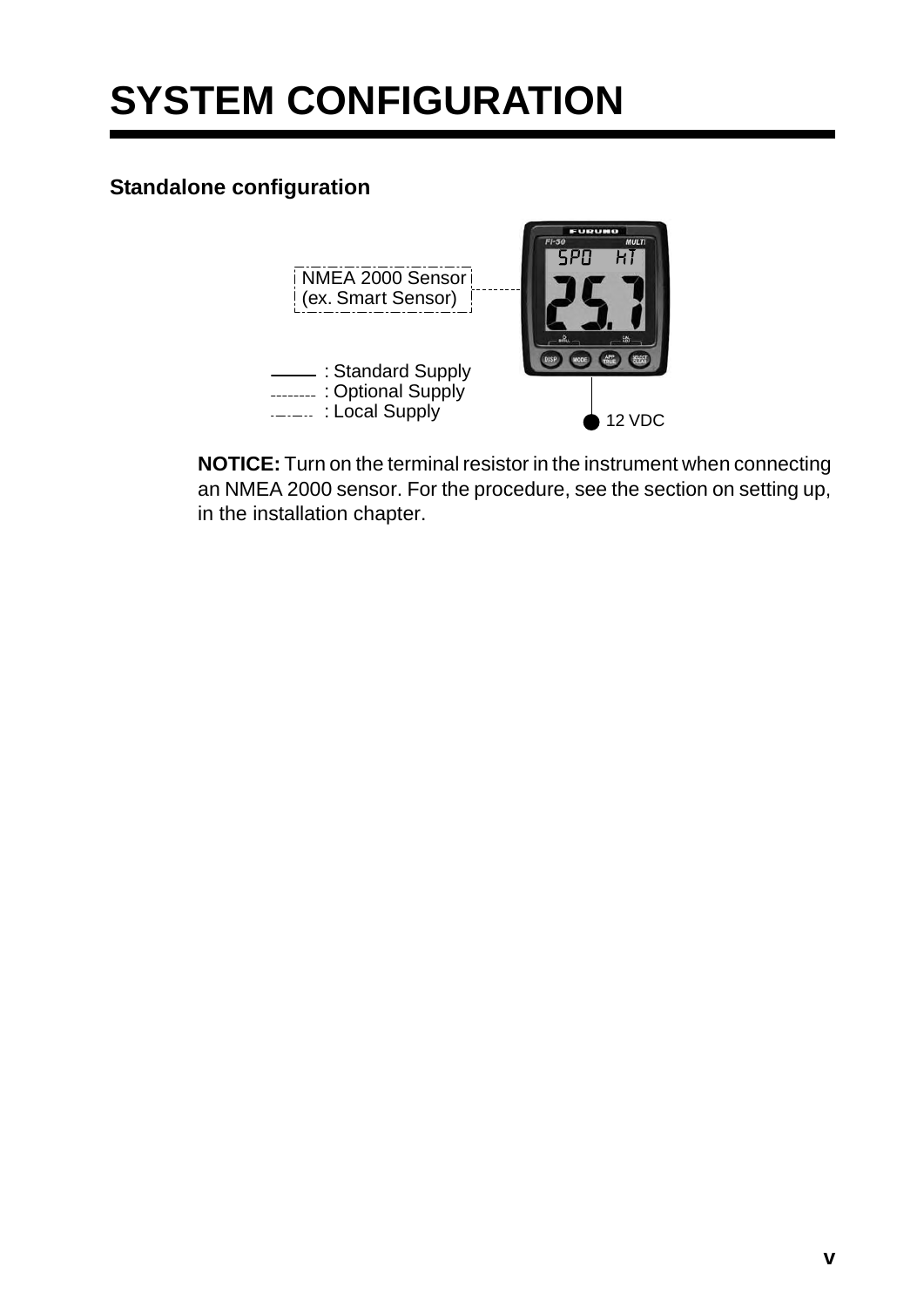## **NMEA 2000 network**



**NOTICE:** Turn on the terminal resistor in the terminator of the NMEA 2000 network.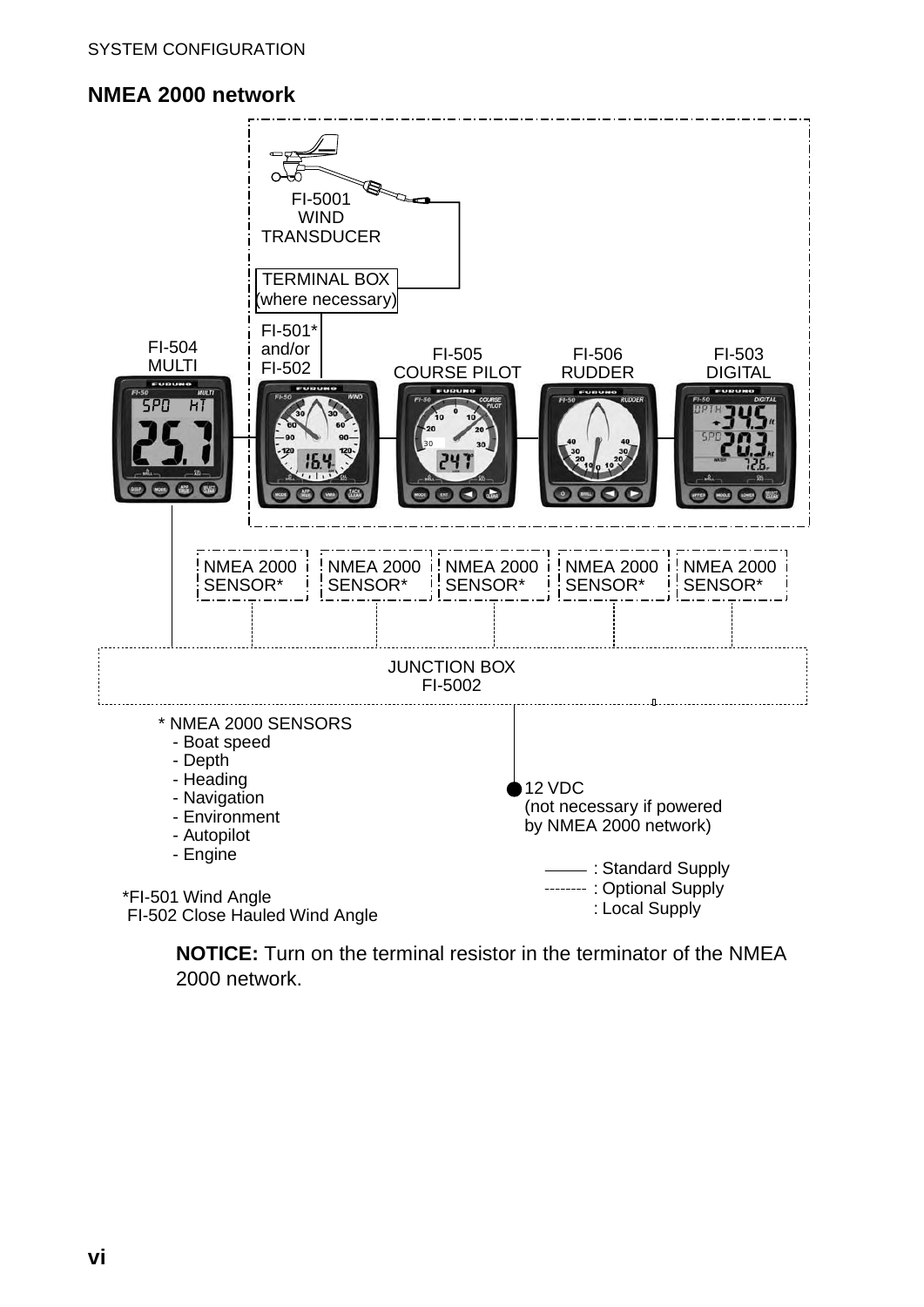# **1. OPERATION**

Provided applicable sensors are connected, the FI-504 provides the following information, all on a backlit LCD:

- Depth
- Speed
- Heading
- Environment data
- Autopilot (rudder)
- Engine
- Wind
- Timers
- Navigation data

# **1.1 Operating Controls, Display Layout**

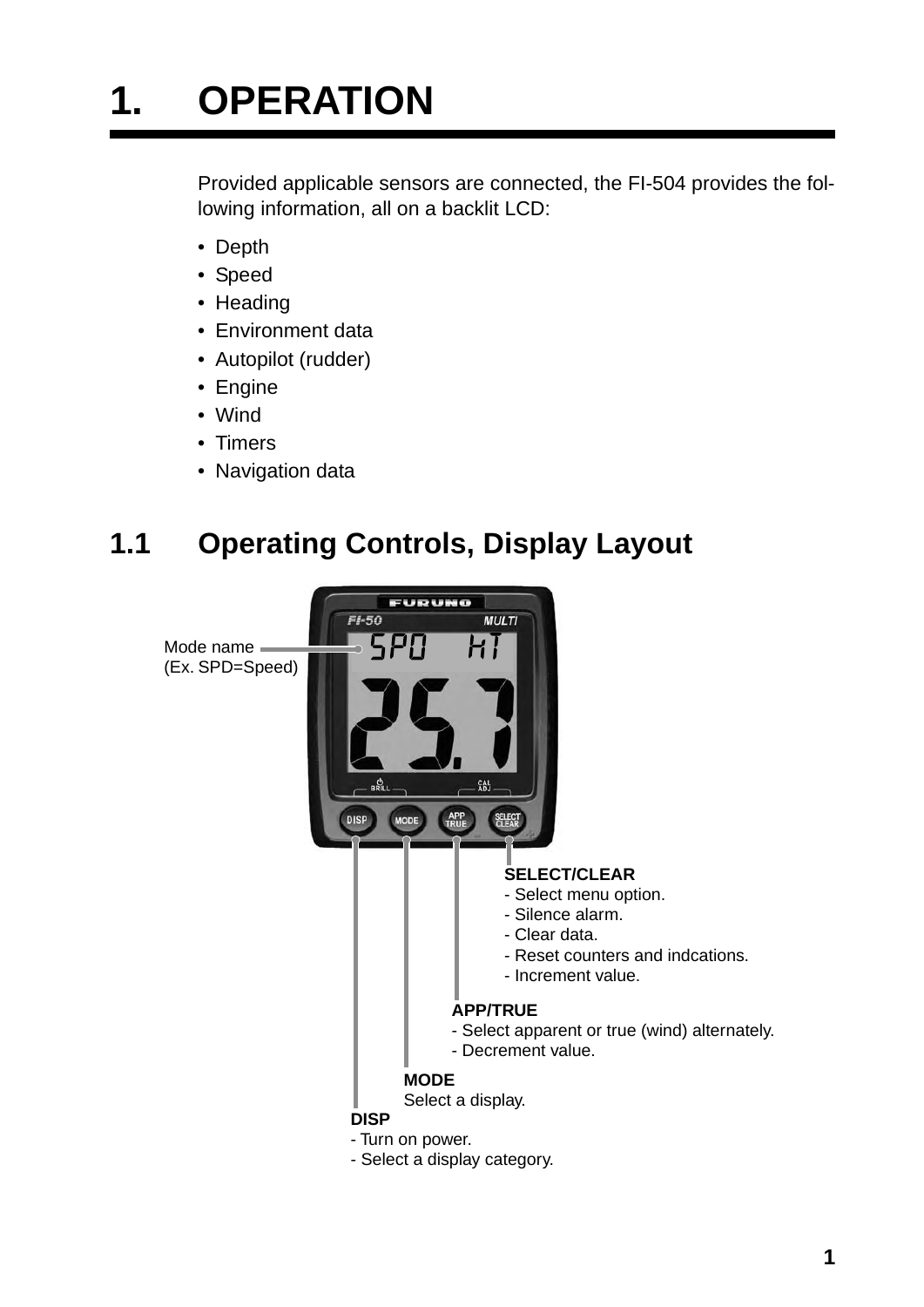# **1.2 Turning the Power On/Off**

**To power the instrument,** press the **DISP** key. All LCD segments go on and off and then the last-used display appears.

**To power off the instrument,** press the **DISP** and **MODE** keys together (about 7-10 seconds). The timer appears and counts down from three seconds to one second, and then the power goes off.



*Power OFF sequence*

# **1.3 Adjusting Brilliance and Contrast**

1. Press the **DISP** and **MODE** keys together. The display for adjustment of brilliance appears, with current brilliance setting flashing.



- 2. Within seven seconds of completing step 1, press the **APP/TRUE** key to lower the brilliance, or the **SELECT/CLEAR** key to raise it.
- 3. Press the **DISP** and **MODE** keys together. The display for adjustment of contrast appears, with current contrast setting flashing.



- 4. Within seven seconds of completing step 3, press the **APP/TRUE** key to lower the contrast, or the **SELECT/CLEAR** key to raise it.
- 5. Press the **DISP** and **MODE** keys together to save the settings and restore normal operation.

The brilliance and contrast will be the same on all units which are synchronized. (For how to synchronize units, see page 26.)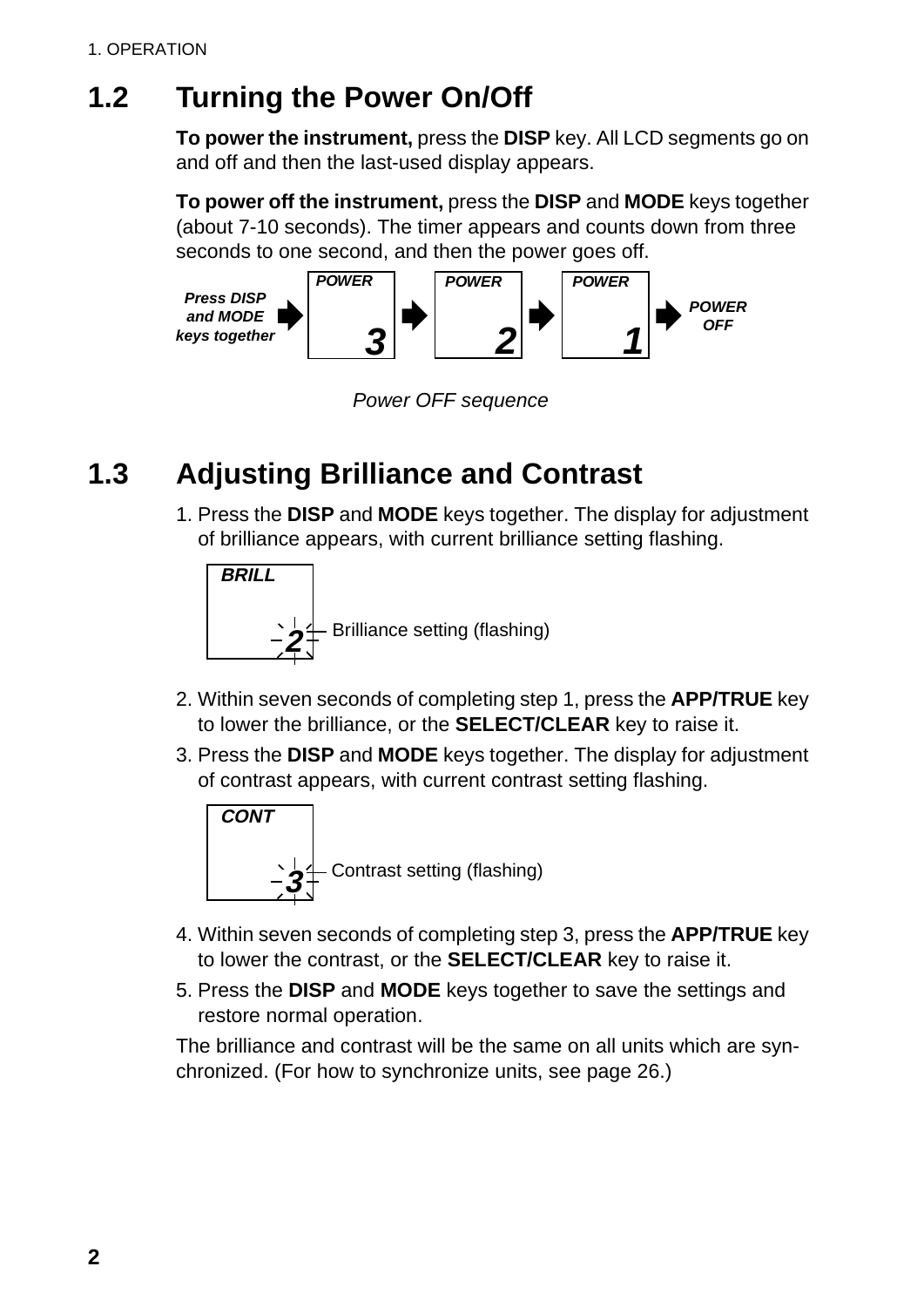# **1.4 Selecting a Display**

Use the **DISP** key to select a display category. Select desired display with the **MODE** key.

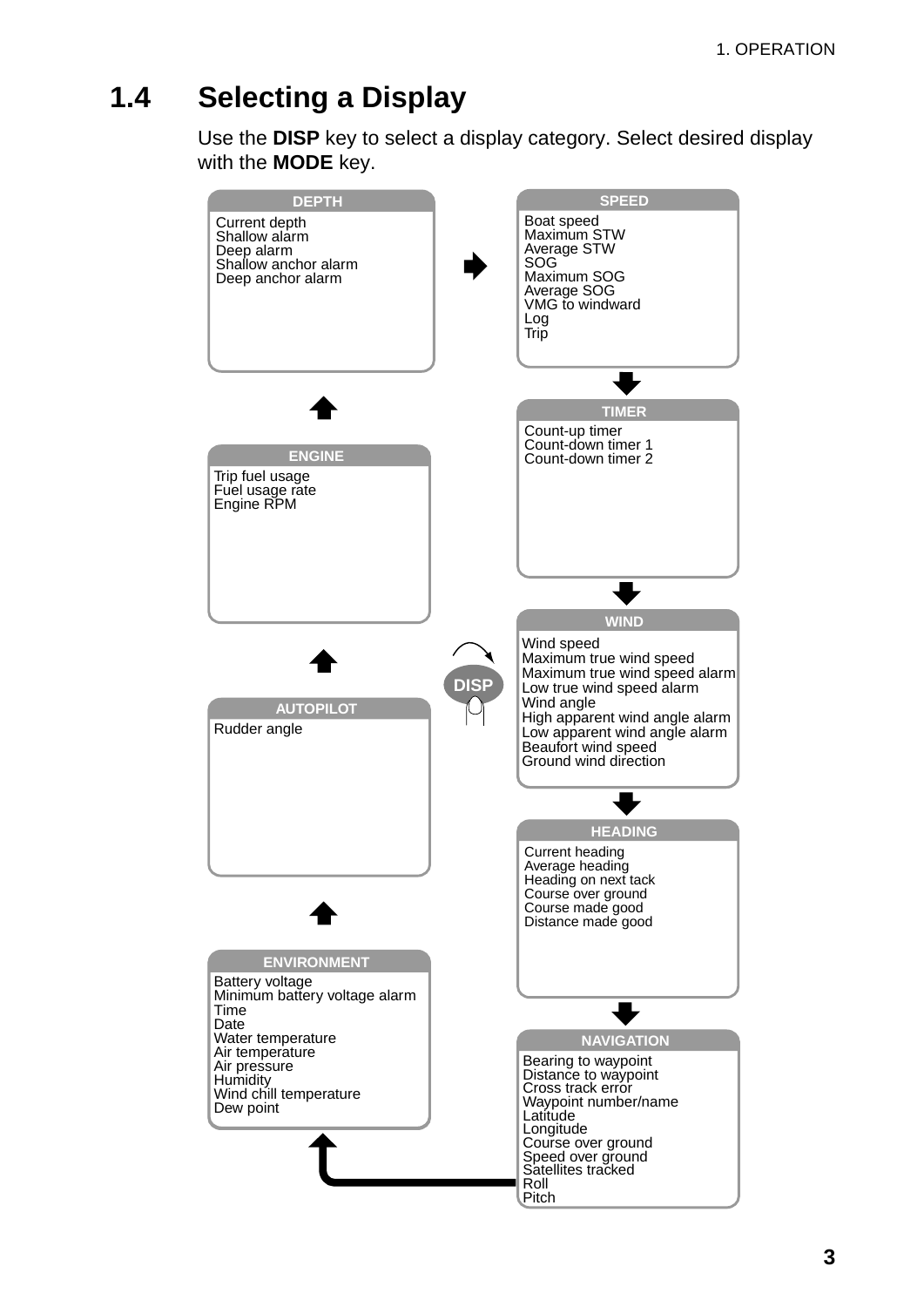# **1.4.1 Display description**

# **Depth category**

| <b>Display title</b>    | <b>Indication</b> | <b>Function</b>                                                                                                        |
|-------------------------|-------------------|------------------------------------------------------------------------------------------------------------------------|
| Current depth           | <b>DPTH</b>       | Current depth, in meters, feet or fathoms.                                                                             |
| Shallow alarm           | <b>SHALLOW</b>    | Set shallow depth alarm. Audio and visual<br>alarms are released when the depth is<br>lower than the threshold value.  |
| Deep alarm              | <b>DEEP</b>       | Set deep depth alarm. Audio and visual<br>alarms are released when the depth is<br>higher than the threshold value.    |
| Shallow anchor<br>alarm | <b>SHALLOW</b>    | Set shallow anchor alarm. Audio and visual<br>alarms are released when the depth is<br>lower than the threshold value. |
| Deep anchor<br>alarm    | <b>DEEP</b>       | Set deep anchor alarm. Audio and visual<br>alarms are released when the depth is<br>higher than the threshold value.   |

# **Speed category**

| <b>Display title</b> | <b>Indication</b> | <b>Function</b>                                                                                                       |
|----------------------|-------------------|-----------------------------------------------------------------------------------------------------------------------|
| Boat speed           | <b>SPD</b>        | Boat speed, in knots (kt), miles per hour<br>(MPH) or kilometers per hour (KMH).                                      |
| Maximum STW          | <b>SPD MAX</b>    | Maximum boat speed, in knots (kt), miles<br>per hour (MPH) or kilometers per hour<br>(KMH).                           |
| Average STW          | <b>SPG AVG</b>    | Average boat speed, in knots (kt), miles per<br>hour (MPH) or kilometers per hour (KMH).                              |
| SOG                  | <b>SOG</b>        | Speed over ground, in knots (kt), miles per<br>hour (MPH) or kilometers per hour (KMH).                               |
| Maximum SOG          | <b>SOG MAX</b>    | Maximum speed over ground, in knots (kt),<br>miles per hour (MPH) or kilometers per<br>hour (KMH).                    |
| Average SOG          | SOG AVG           | Average speed over ground, in knots (kt),<br>miles per hour (MPH) or kilometers per<br>hour (KMH).                    |
| VMG to windward      | <b>VMG</b>        | Velocity made good to windward, in knots<br>(kt), miles per hour (MPH) or kilometers per<br>hour (KMH).               |
| Log                  | LOG               | Log distance (total distance run), in nautical<br>miles, (NM) kilometers (KM) or statute<br>miles (SM).               |
| Trip                 | TRIP              | Trip distance (distance run between two<br>points), in nautical miles (NM), kilometers<br>(KM) or statute miles (SM). |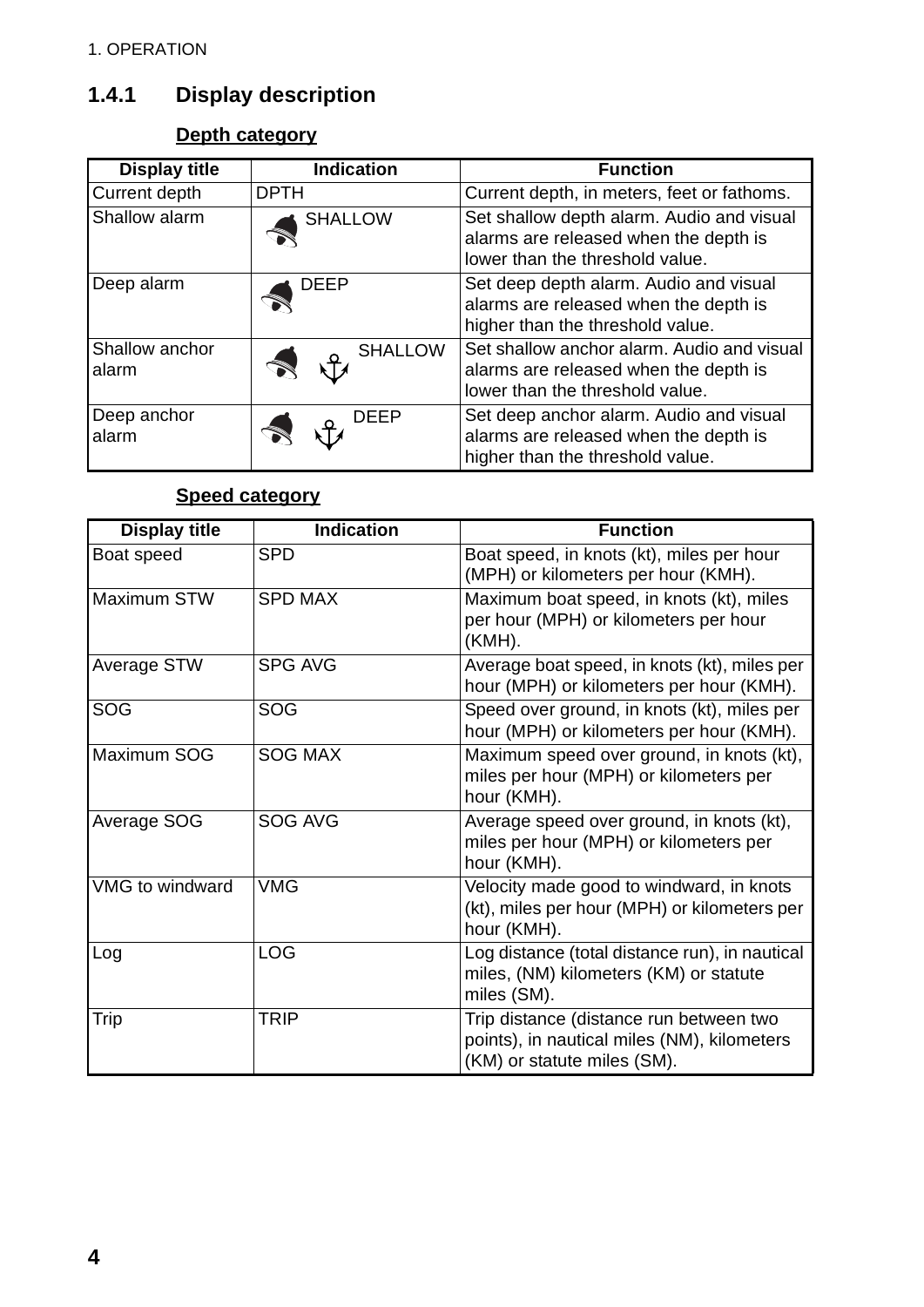#### **Timer category**

| <b>Display title</b>        | <b>Indication</b> | <b>Function</b>     |
|-----------------------------|-------------------|---------------------|
| Count up timer              | UP                | Count-up timer.     |
| Count down timer 1   DOWN 1 |                   | Count-down timer 1. |
| Count down timer            | DOWN <sub>2</sub> | Count-down timer 2. |

## **Wind category**

| <b>Display title</b>              | <b>Indication</b> | <b>Function</b>                                                                                                                                          |
|-----------------------------------|-------------------|----------------------------------------------------------------------------------------------------------------------------------------------------------|
| Wind speed                        | APP (or TRUE)     | Wind speed, in knots or meters/second.                                                                                                                   |
| Maximum true wind<br>speed        | <b>MAX TRUE</b>   | Maximum true wind speed.                                                                                                                                 |
| Maximum true wind<br>speed alarm  | <b>MAX TRUE</b>   | Set maximum true wind speed alarm. Audio<br>and visual alarms are released when the<br>wind speed goes higher than the threshold<br>value.               |
| Low true wind<br>speed alarm      | <b>TRUE LO</b>    | Set low true wind speed alarm. Audio and<br>visual alarms are released when the wind<br>speed goes lower than the threshold value.                       |
| Wind angle                        | APP (or TRUE)     | Apparent (or true) wind angle, in degrees.                                                                                                               |
| High apparent wind<br>angle alarm | <b>APP HI</b>     | Set high apparent wind angle alarm. Audio<br>and visual alarms are released when the<br>wind angle at starboard goes higher than<br>the threshold value. |
| Low apparent wind<br>angle alarm  | <b>APP LO</b>     | Set low apparent wind angle alarm. Audio<br>and visual alarms are released when the<br>wind angle at port goes lower than the<br>threshold value.        |
| <b>Beaufort wind</b><br>speed     | <b>BFT</b>        | Beaufort wind speed. Beaufort speeds up to<br>12 are shown. See the table below for Beau-<br>fort no. and wind speed.                                    |
| Ground wind angle                 | <b>GWIND</b>      | Angle of wind over ground, in degrees.<br>Bearing reference in Magnetic (MAG) or<br>True (TRUE).                                                         |

## *Beaufort no. and wind speed*

| <b>Beaufort</b> | <b>Wind speed</b> |               | <b>Beaufort</b> | <b>Wind speed</b> |               |
|-----------------|-------------------|---------------|-----------------|-------------------|---------------|
| no.             | kt                | m/s           | no.             | kt                | m/s           |
| $\Omega$        | 0                 | $0 - 0.2$     | $\overline{7}$  | 28-33             | 14.4-17.4     |
|                 | $1 - 3$           | $0.5 - 2.0$   | 8               | $34 - 40$         | 17.5-21.0     |
| 2               | 4-6               | $2.1 - 3.5$   | 9               | $41 - 47$         | $21.1 - 24.6$ |
| 3               | $7 - 10$          | $3.6 - 5.6$   | 10              | 48-55             | 24.7-28.8     |
| $\overline{4}$  | $11 - 16$         | $5.7 - 8.6$   | 11              | 56-63             | 28.9-32.6     |
| 5               | $17 - 21$         | $8.7 - 11.2$  | 12              | 64                | 32.7-32.9     |
| 6               | $22 - 27$         | $11.3 - 14.3$ |                 |                   |               |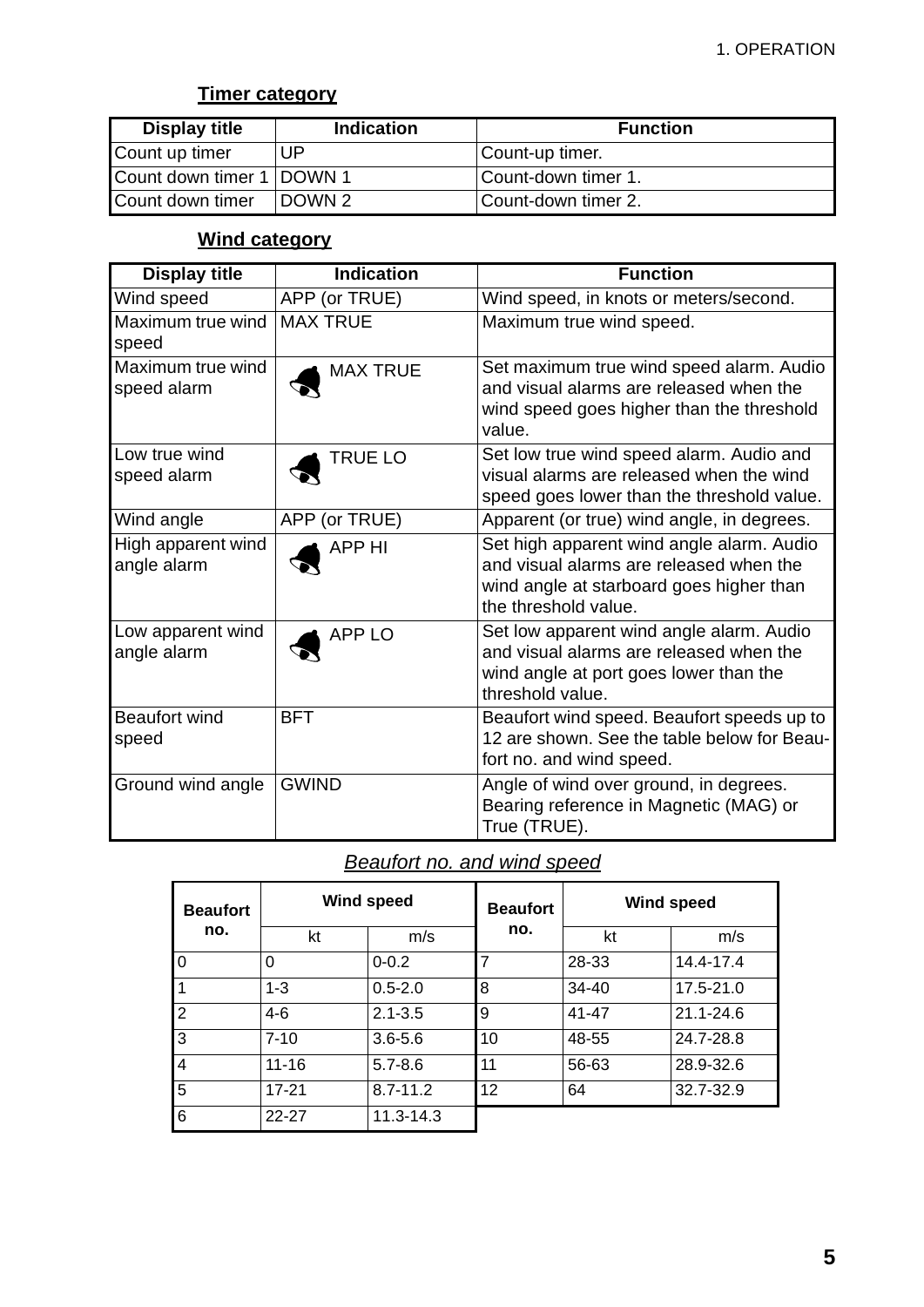# **Heading category**

| <b>Display title</b>   | <b>Indication</b> | <b>Function</b>                                                                                          |
|------------------------|-------------------|----------------------------------------------------------------------------------------------------------|
| <b>Current heading</b> | <b>HDG</b>        | Heading, in degrees. Bearing reference<br>in Magnetic (MAG) or True (TRUE).                              |
| Average heading        | <b>HDG AVG</b>    | Average heading, in degrees. Bearing<br>reference in Magnetic (MAG) or True<br>(TRUE).                   |
| Heading on next tack   | <b>TACK</b>       | Heading on next tack, in degrees true<br>(fixed). Bearing reference in Magnetic<br>(MAG) or True (TRUE). |
| Course over ground     | COG               | Course over ground, in degrees.                                                                          |
| Course made good       | <b>CMG</b>        | Course made good, in degrees.                                                                            |
| Distance made good     | <b>DMG</b>        | Distance made good, in kilometers<br>(km), nautical miles (nm) or statute<br>miles (sm).                 |

## **Navigation category**

| <b>Display title</b> | <b>Indication</b> | <b>Function</b>                                                                            |
|----------------------|-------------------|--------------------------------------------------------------------------------------------|
| Bearing to waypoint  | <b>BTW</b>        | Bearing to waypoint, in degrees.<br>Bearing reference of Magnetic (MAG) or<br>True (TRUE)  |
| Distance to waypoint | <b>DTW</b>        | Distance to waypoint, in kilometers<br>(KM), nautical miles (NM) or statute<br>miles (SM). |
| Cross track error    | <b>XTE</b>        | Cross-track error, in kilometers (KM),<br>nautical miles (NM) or statute miles<br>$(SM)$ . |
| Waypoint number/name | <b>WPT</b>        | Waypoint number and name are shown.                                                        |
| Latitude             | LAT               | Position in latitude.                                                                      |
| Longitude            | <b>LON</b>        | Position in longitude.                                                                     |
| Course over ground   | COG               | Course over ground, in degrees.<br>Bearing reference in Magnetic (MAG) or<br>True (TRUE).  |
| Speed over ground    | <b>SOG</b>        | Speed over ground, in knots (K), miles<br>per hour (MPH) or kilometers per hour<br>(KMH).  |
| Satellites tracked   | <b>GPS SAT</b>    | GPS satellites tracked.                                                                    |
| Roll                 | <b>ROLL</b>       | Ship's roll, in degrees.                                                                   |
| Pitch                | <b>PITCH</b>      | Ship's pitch, in degrees.                                                                  |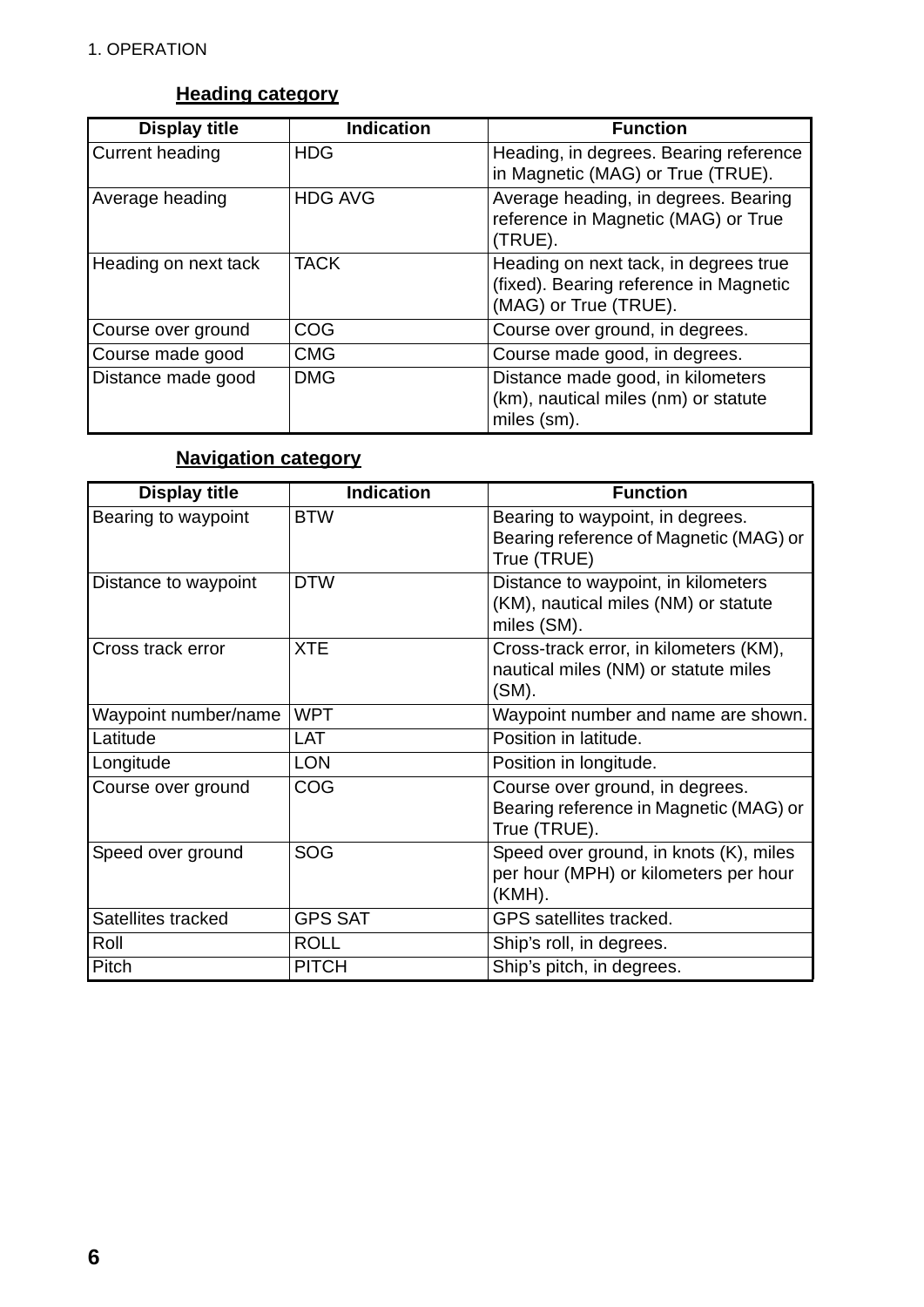| <b>Display title</b>             | <b>Indication</b> | <b>Function</b>                                                                                                                               |  |
|----------------------------------|-------------------|-----------------------------------------------------------------------------------------------------------------------------------------------|--|
| <b>Battery voltage</b>           | <b>VOLTS</b>      | Battery voltage.                                                                                                                              |  |
| Minimum battery voltage<br>alarm | <b>VOLTS LO</b>   | Set low battery voltage alarm.<br>Audio and visual alarms are<br>released when the battery<br>voltage goes lower than the<br>threshold value. |  |
| Time                             |                   | Current time, in 12-hour or<br>24-hour format.                                                                                                |  |
| Date                             |                   | Current date.                                                                                                                                 |  |
| Water temperature                | WATER             | Water temperature, in $\mathrm{C}$ or $\mathrm{C}$ .                                                                                          |  |
| Air temperature                  | $AlR^{\circ}$     | Air temperature, in °C or °F.                                                                                                                 |  |
| Air pressure                     | <b>HPA</b>        | Air pressure, in Hectopascal.                                                                                                                 |  |
| Humidity                         | <b>HUMID</b>      | Relative humidity, in percentage.                                                                                                             |  |
| Wind chill temperature           | <b>CHILL</b>      | Wind chill temperature, in °C or<br>$\circ$ F.                                                                                                |  |
| Dew point                        | <b>DEW</b>        | Dew point, in °C or °F.                                                                                                                       |  |

#### **Environment category**

#### **Autopilot category**

| <b>Display title</b> | <b>Indication</b> | <b>Function</b>                                            |
|----------------------|-------------------|------------------------------------------------------------|
| Rudder angle         | <b>RUDDER</b>     | Rudder angle, in degrees either<br>IP(ort) or S(tarboard). |

#### **Engine category**

| <b>Display title</b> | <b>Indication</b> | <b>Function</b>                                                                    |
|----------------------|-------------------|------------------------------------------------------------------------------------|
| Trip fuel used       | <b>TOTAL</b>      | Total fuel consumption, in liters<br>or gallons.                                   |
| Fuel rate            | $RTE$ (L/H)       | Amount of fuel consumed in<br>hour, in liters/hour (L/H) or<br>gallons/hour (G/H). |
| Engine RPM           | <b>RPM</b>        | Engine speed per minute.                                                           |

**Note:** In case of multiple engines, the data of desired engine number (max. eight, E0-E7) can be selected with the **SELECT/CLEAR** key.

**Scrolling speed and scrolling direction** -

Display scrolling speed and direction can be changed by the length of key push.

**Short push:** Scroll in forward order. **Medium push:** Go back one display. Several beeps sound and then the previous display appears. **Hold down:** Rapid scrolling, in forward direction. Several beeps sound and then speed is changed.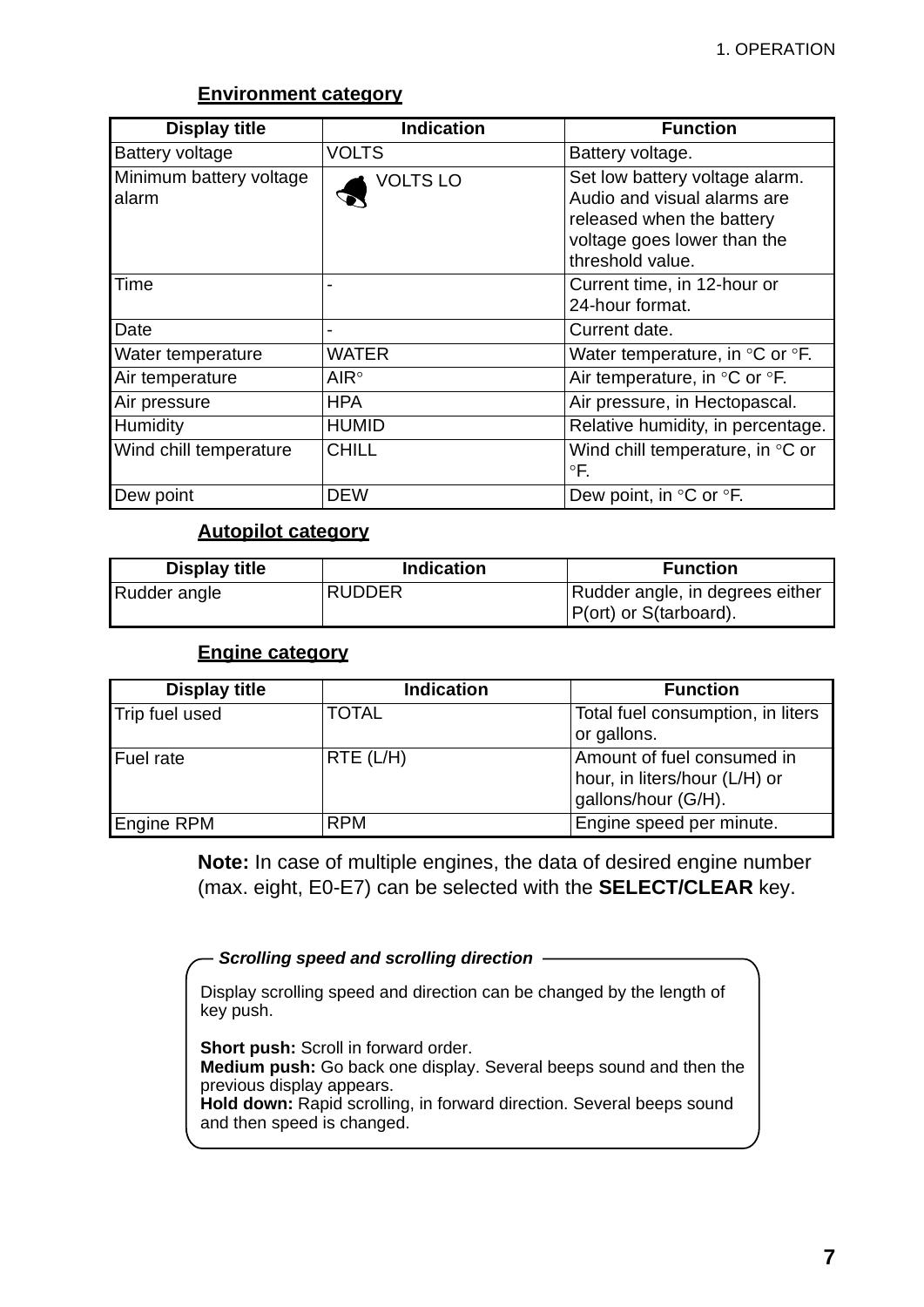# **1.5 Selecting Apparent or True Wind Angle, Wind Speed**

You can show wind angle and wind speed in apparent or true wind. The **apparent wind** is the actual flow of air acting upon a sail, or the wind as it appears to the sailor. **True wind** is the wind seen by a stationary observer in velocity and direction.

WIth a wind angle or wind speed indication displayed, press the **APP/ TRUE** key to change the wind angle or wind speed to apparent and true alternately. A beep sounds after the change is completed. (Wind angle and wind speed displays are mutually changed.) True wind requires boat speed input. If there is no speed input three dashes appear.



# **1.6 Resetting Counters and Indications**

You can reset the following counters and indications:

- Trip distance
- Course made good
- Distance made good
- Average speed
- Average SOG
- Maximum speed
- Maximum SOG
- Average heading
- Maximum true wind speed

Select the applicable display and press and hold down the **SELECT/ CLEAR** key. A short beep sounds, the counter or indication flashes twice and then a long beep sounds to indicate that resetting is completed.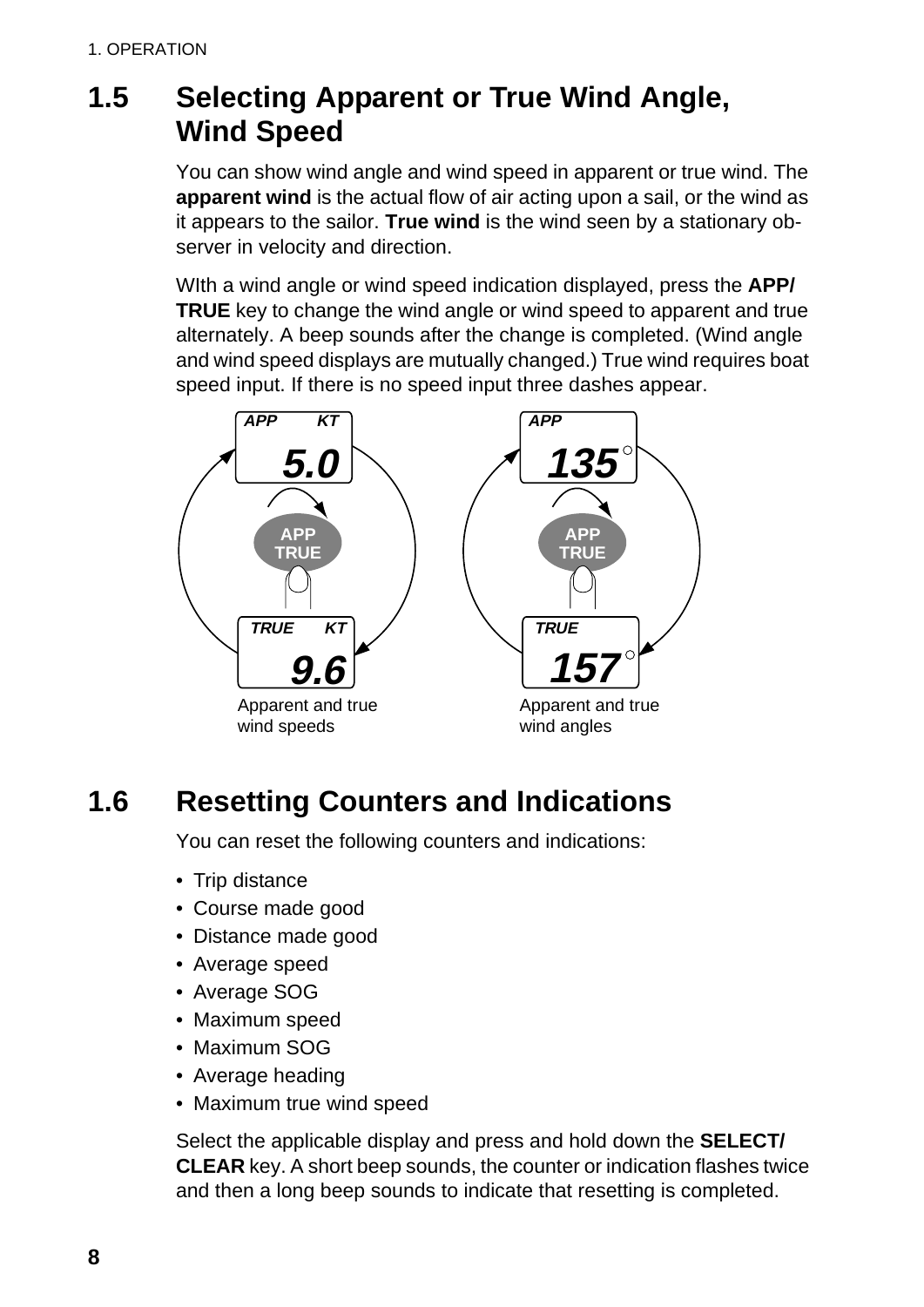# **1.7 Alarms**

.

There nine conditions which trigger audio and visual alarms: Shallow alarm, Deep alarm, Shallow anchor alarm, Deep anchor alarm, Max. true wind speed alarm, Low true wind speed alarm, High apparent wind angle alarm, low apparent wind angle alarm, and low battery voltage alarm.

1. Use the **DISP** and **MODE** keys to select desired alarm page, referring to the illustration below for alarm location.

| <b>Display</b><br>category     | <b>Available alarms</b>                                            |                                                   |                                                                   |                                                               |
|--------------------------------|--------------------------------------------------------------------|---------------------------------------------------|-------------------------------------------------------------------|---------------------------------------------------------------|
| <b>DEPTH</b>                   | * SHALLOW<br><i>020</i><br>Shallow alarm                           | *DEEP<br><i><b>150</b></i><br>Deep alarm          | <b><i>SHALLOW</i></b><br>5.0<br>Shallow anchor<br>alarm           | $\bigcirc$ DEEP<br><i><b>10.0</b></i><br>Deep anchor<br>alarm |
| <b>WIND</b>                    | *TRUE<br>КT<br><b>MAX</b><br>38.9<br>Max. true wind<br>speed alarm | *TRUE<br>ΚT<br>LΟ<br>Low true wind<br>speed alarm | $^*$ APP $S^*$<br>ΗI<br>12.2<br>High apparent<br>wind angle alarm | *APP S*<br>Low apparent<br>wind angle alarm                   |
| <b>ENVIRON-</b><br><b>MENT</b> | <b>VOLTS</b><br>LO<br>9.0<br>Low voltage<br>alarm                  |                                                   |                                                                   |                                                               |

\*S (Starboard) or P (Port)

| <b>Alarm</b>                      | Alarms released when;                                   | <b>Setting range</b>                       |
|-----------------------------------|---------------------------------------------------------|--------------------------------------------|
| Shallow alarm                     | depth is shallower than this<br>threshold.              | $0.0 - 303$ m                              |
| Deep alarm                        | depth is deeper than this<br>threshold.                 | $0.1 - 304$ mt                             |
| Shallow anchor alarm              | anchor depth is shallower than<br>this threshold.       | depth is shallower than this<br>threshold. |
| Deep anchor alarm                 | anchor depth is greater than<br>this threshold.         | depth is deeper than this<br>threshold.    |
| Max. true wind speed<br>alarm     | max. true wind speed is<br>greater than this threshold. | 0.1-999 kts                                |
| Low true wind speed<br>alarm      | true wind speed is lower than<br>this threshold.        | 0-998 kts                                  |
| High apparent wind<br>angle alarm | apparent wind angle is higher<br>than this threshold.   | $0^\circ - 179^\circ$<br>S180°-P1°         |
| Low apparent wind<br>angle alarm  | apparent wind angle is lower<br>than this threshold.    | (S=Starboard, P=Port)                      |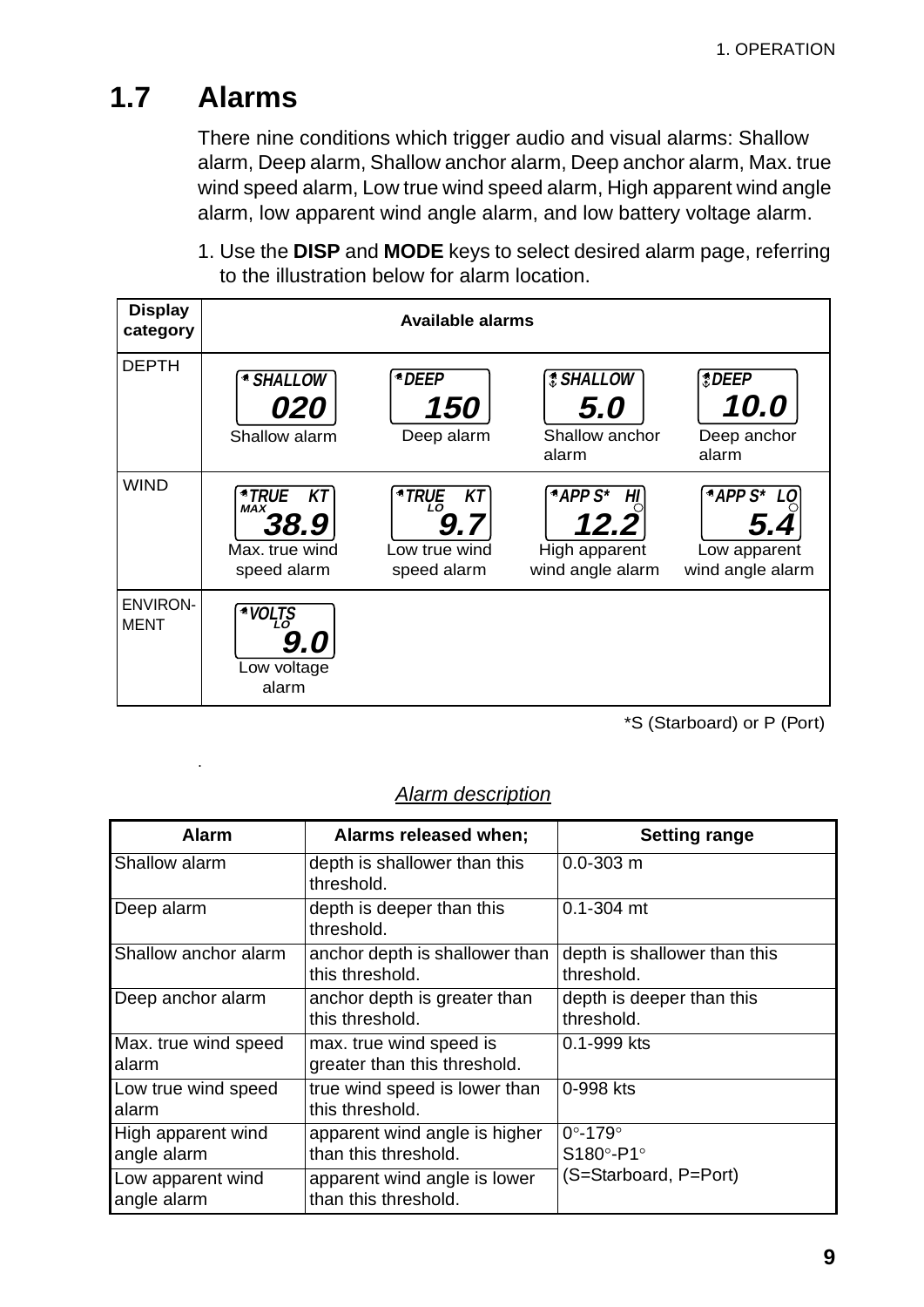#### *Alarm description*

| Alarm               | Alarms released when;         | <b>Setting range</b> |
|---------------------|-------------------------------|----------------------|
| Low battery voltage | battery voltage is lower than | $ 5.0 - 20.0$ volts  |
| <b>l</b> alarm      | this threshold.               |                      |

- 2. If the selected alarm page shows "Off," press and hold down the **SELECT/CLEAR** key until an alarm setting appears.
- 3. Press the **APP/TRUE** and **SELECT/CLEAR** keys together to enable adjustment. The alarm setting starts flashing.
- 4. Press the **APP/TRUE** key to lower the setting; the **SELECT/CLEAR** key to raise it.

**Note:** A low alarm cannot be set higher than its affiliated high (max.) alarm.

5. Press the **APP/TRUE** and **SELECT/CLEAR** keys together to confirm setting and restore normal operation.

When an alarm is violated, the buzzer sounds and the alarm icon ( $\leq$ ) flashes. You can silence the buzzer with the **SELECT/CLEAR** key. The icon continues flashing until the offending alarm is disabled.

While the icon is flashing you can switch between alarm display and current display alternately by pressing the **DISP** and **SELECT/CLEAR** keys together.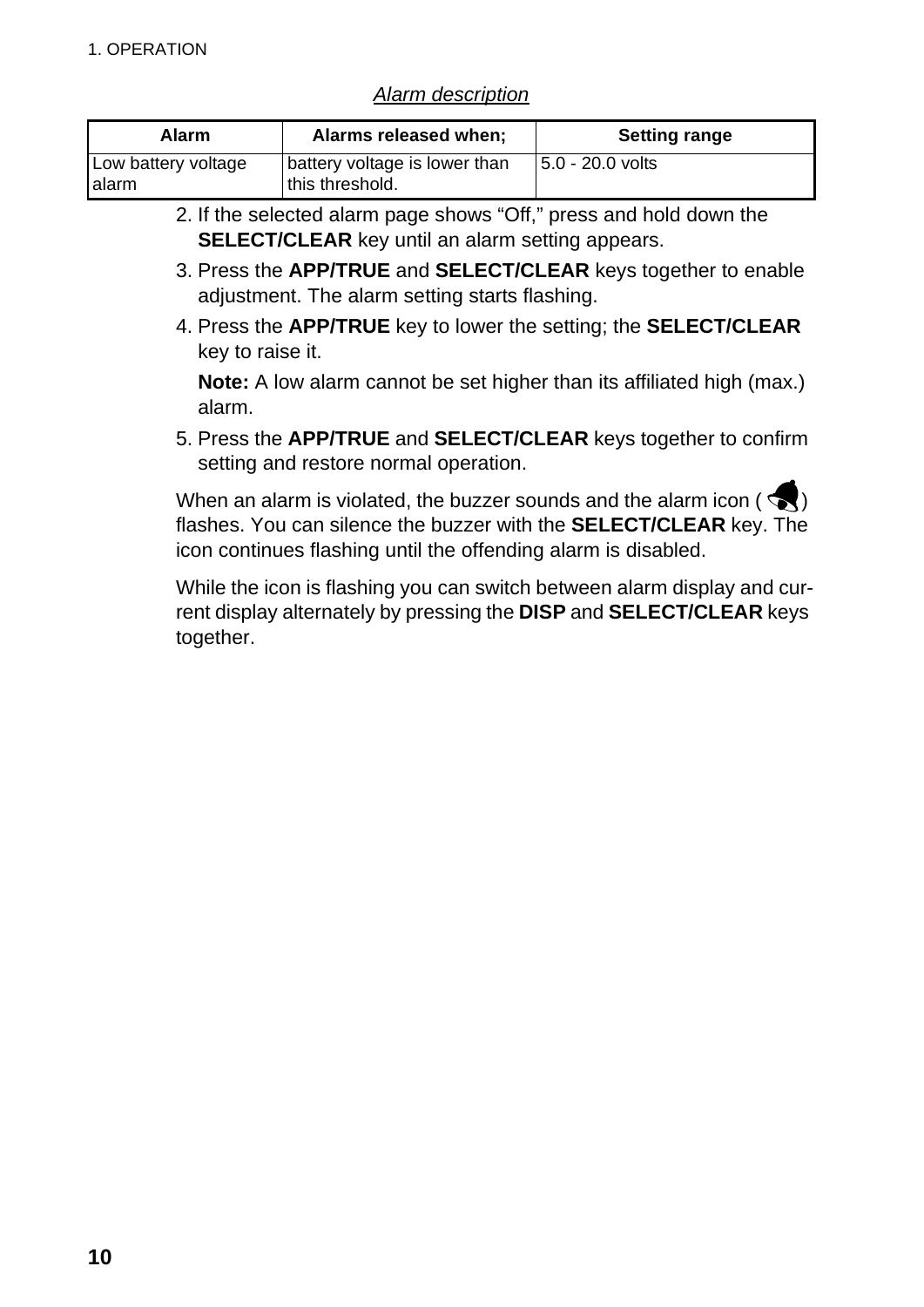# **1.8 Timers**

Three timers are provided:

- Count-up timer (stopwatch)
- Count-down timer (two provided)

Time is displayed in seconds or minutes, depending on counter values.

Once you have set a timer, you can leave that page and select any other display. The counter continues to run in the background.

## **Count-up timer**

The count-up timer functions like a stop watch, counting time upward, to 99 hours, 99 minutes and 59 seconds.

## **Count-down timers**

The two count-down timers count down from a time between 15 minutes and one minute. When these timers have counted down to zero, they then start counting up. The timers beep at preset intervals to alert you to specific points in time.

- Two beeps every minute
- Three beeps at the start of the last 30 seconds
- One beep/second for each of the last 10 seconds
- Two-second beep at zero

## **How to set the timers**

1. Press the **MODE** key to show the desired timer display.



2. Do one of the following depending on timer type selected:

## **Count-up timer:**

Press the **SELECT/CLEAR** key to start the timer. A long beep sounds and the timer starts counting upward.

## **Count-down timer:**

To start the timer from the time shown, press the **SELECT/CLEAR** key. To set a different start time, press the **APP/TRUE** and **SELECT/ CLEAR** keys together to enable adjustment. Use the **APP/TRUE** key to lower the value; **SELECT/CLEAR** key to raise it. Press the **APP/ TRUE** and **SELECT/CLEAR** keys together to confirm setting. Press the **SELECT/CLEAR** key to start the timer.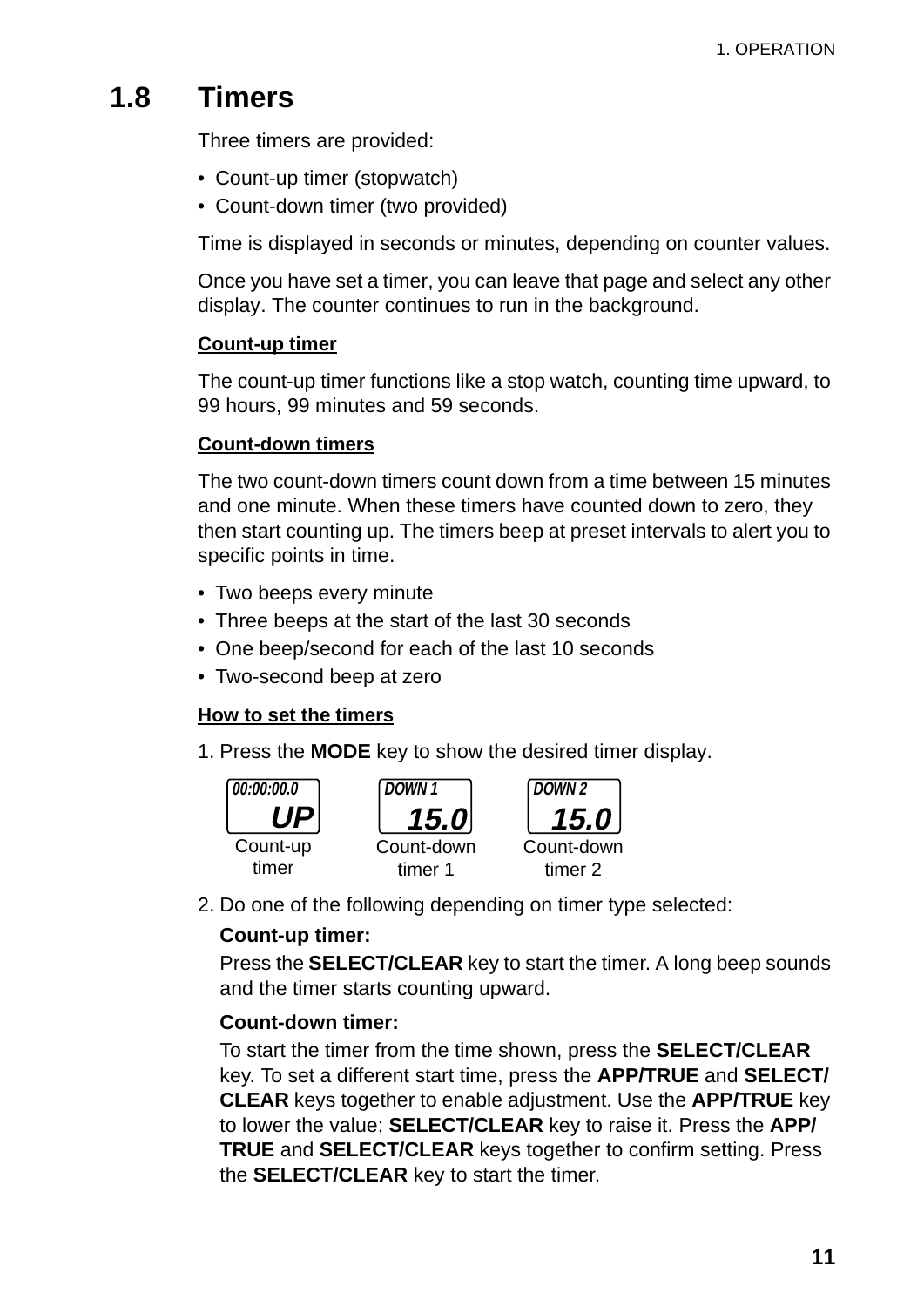**To stop or restart the timer**, press the **SELECT/CLEAR** key momentarily. A short beep sounds when the timer is stopped or restarted.

**To stop and reset the timer to start value,** press the **SELECT/CLEAR** key until you hear a long beep. The timer is stopped and reset to start value.

The timer settings are reflected on any timer-equipped instrument in the network which is set up for synchronization.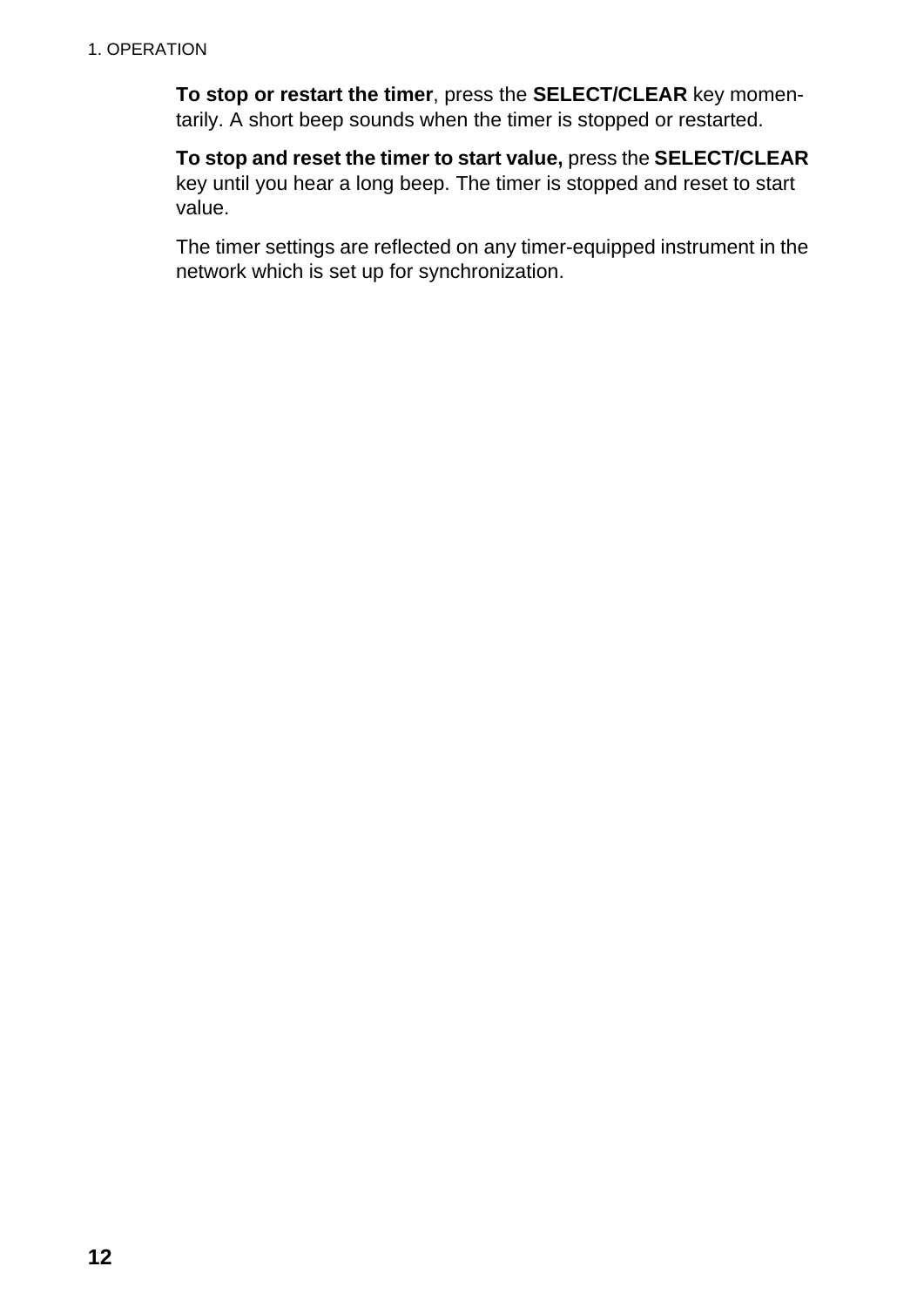# **2. MAINTENANCE, TROUBLESHOOTING**

This chapter provides the information necessary for keeping your equipment in good working order.



# **2.1 Preventive Maintenance**

Following the recommended procedures below will help maintain performance.

| <b>Check point</b>                                                                   | <b>Remedy</b>                               |                                                                                                                      |  |  |
|--------------------------------------------------------------------------------------|---------------------------------------------|----------------------------------------------------------------------------------------------------------------------|--|--|
| Check that all cabling is<br>securely fastened and is<br>free or rust and corrosion. | Reconnect if necessary. Replace if damaged. |                                                                                                                      |  |  |
| Dust on cabinet                                                                      | Remove dust with a soft, lint-free cloth.   |                                                                                                                      |  |  |
|                                                                                      |                                             | <b>NOTICE</b>                                                                                                        |  |  |
|                                                                                      |                                             | Do not apply paint, anti-corrosive<br>sealant or contact spray to coating<br>or plastic parts of the equipment.      |  |  |
|                                                                                      |                                             | Those items contain organic solvents<br>that can damage coating and plastic<br>parts, especially plastic connectors. |  |  |
|                                                                                      |                                             |                                                                                                                      |  |  |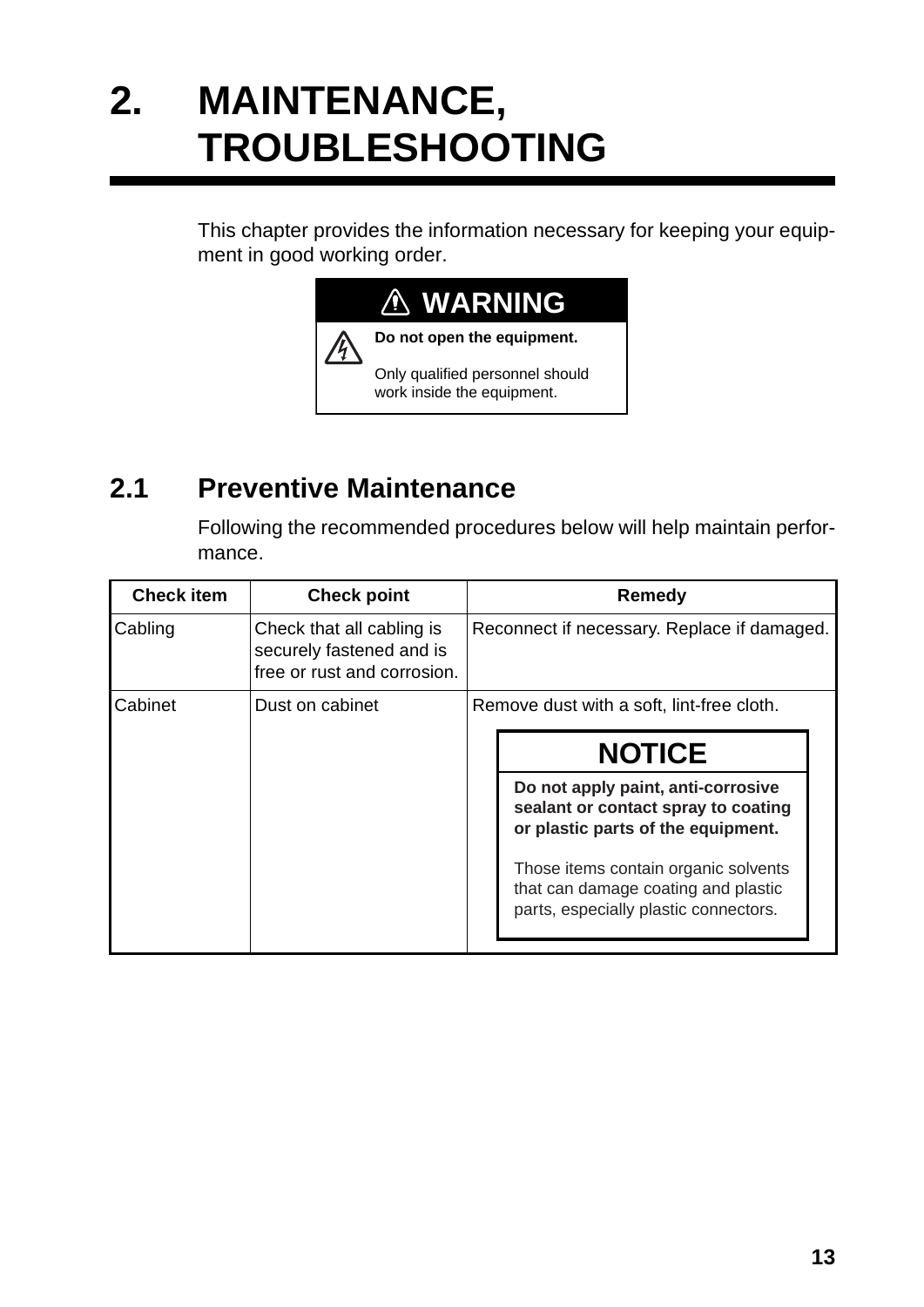# **2.2 Troubleshooting**

If you feel the equipment is not functioning properly, follow the procedures in the table below to try to restore normal operation. If normal operation cannot be restored, do not attempt to check inside the cabinet. There are no user-serviceable parts inside.

| <b>Problem</b>                            | <b>Possible cause</b>                                                              | Remedy                                                                                                                                                                                     |
|-------------------------------------------|------------------------------------------------------------------------------------|--------------------------------------------------------------------------------------------------------------------------------------------------------------------------------------------|
| Display is<br>blank. Panel is<br>not lit. | • Power supply<br>• Cabling disconnected or<br>damaged.                            | • Check power supply.<br>• Check cabling.                                                                                                                                                  |
| Power is on but<br>no or some<br>data.    | Sensor is turned off.<br>Cable from sensor is disconnected<br>or damaged.          | • Turn on sensor.<br>• Check cabling.                                                                                                                                                      |
|                                           | Inaccurate data   • Electromagnetic field generating<br>equipment is in operation. | Turn off all electromagnetic field<br>generating equipment. Turn them on<br>and off one by one. Check the dis-<br>play. Relocate offending equipment<br>or this instrument as appropriate. |
|                                           | • Cabling from sensor is damaged.                                                  | • Check cabling.                                                                                                                                                                           |
|                                           | • Sensor is improperly aligned<br>(where applicable).                              | • Check installation. If installation is<br>proper, an offset may be applied to<br>certain data. For details, see section<br>1.7.                                                          |

#### *Troubleshooting*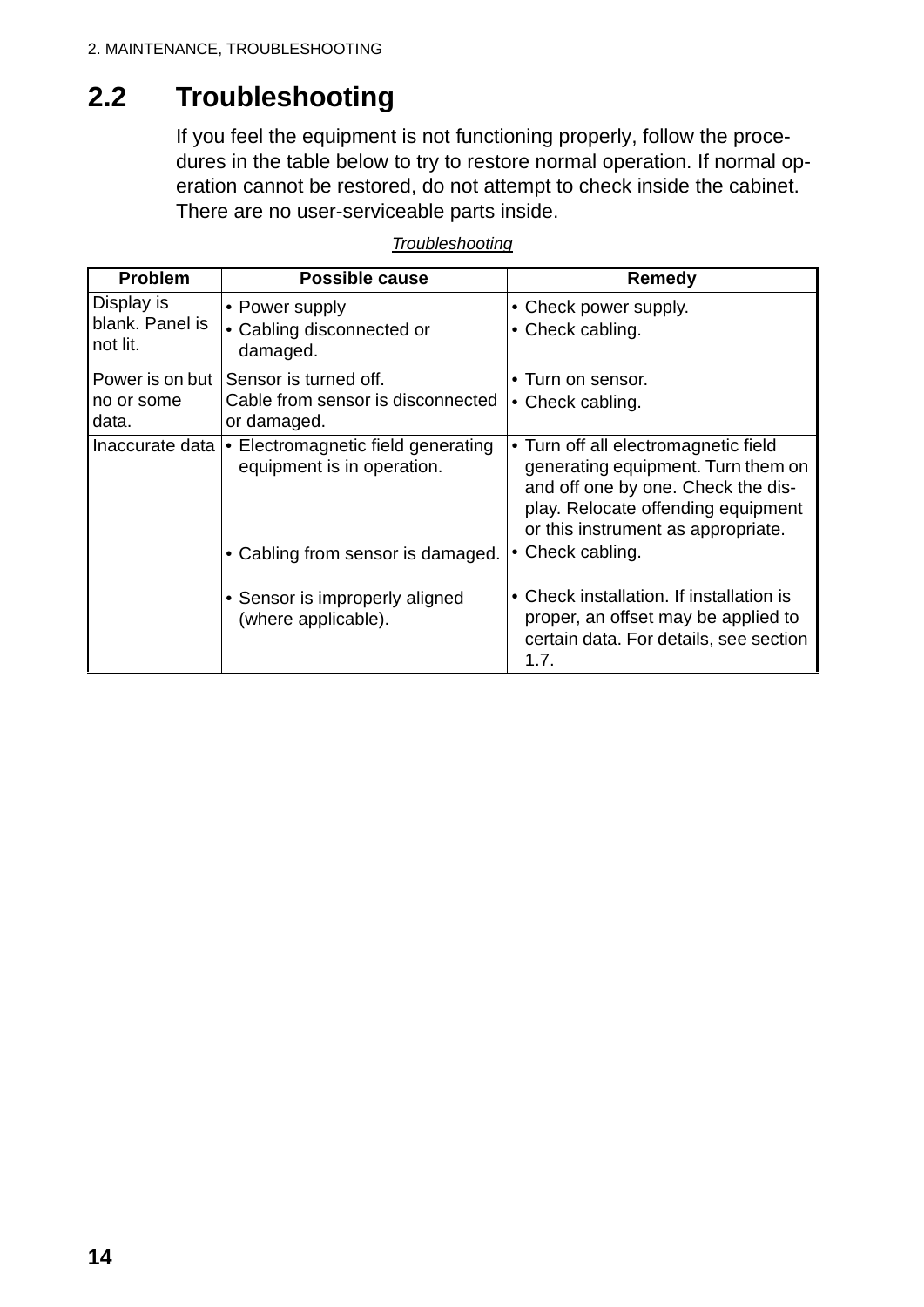# **3. INSTALLATION**

# **NOTICE**

**Do not apply paint, anti-corrosive sealant or contact spray to coating or plastic parts of the equipment.** 

Those items contain organic solvents that can damage coating and plastic parts, especially plastic connectors.

# **3.1 Equipment Lists**

# **Standard supply**

| <b>Name</b>                      | Type       | Code No.    | Qty   | <b>Remarks</b>                                    |
|----------------------------------|------------|-------------|-------|---------------------------------------------------|
| <b>Display Unit</b>              | FI-504     |             |       |                                                   |
| Installation<br><b>Materials</b> | CP26-00600 | 000-011-744 | 1 set | See packing list at end of<br>manual for details. |

## **Optional supply**

| <b>Name</b>            | <b>Type</b>      | Code No.       | Qty   | <b>Remarks</b> |
|------------------------|------------------|----------------|-------|----------------|
| Cable Assy.            | FI-50-DROP       | 000-166-945-10 |       |                |
|                        | FI-50-CHAIN-0.3M | 000-166-949-10 |       |                |
|                        | FI-50-CHAIN-5M   | 000-166-951-10 |       |                |
|                        | FI-50-CHAIN-1M   | 000-166-950-10 |       |                |
|                        | FI-50-CHAIN-10M  | 000-166-952-10 |       |                |
|                        | FI-50-CHAIN-20M  | 000-166-953-10 |       |                |
| <b>Flush Mount Kit</b> | FI-50-FLUSH-KIT  | 000-010-619    | 1 set |                |
| Junction Box           | FI-5002          | 000-010-765    | 1 set |                |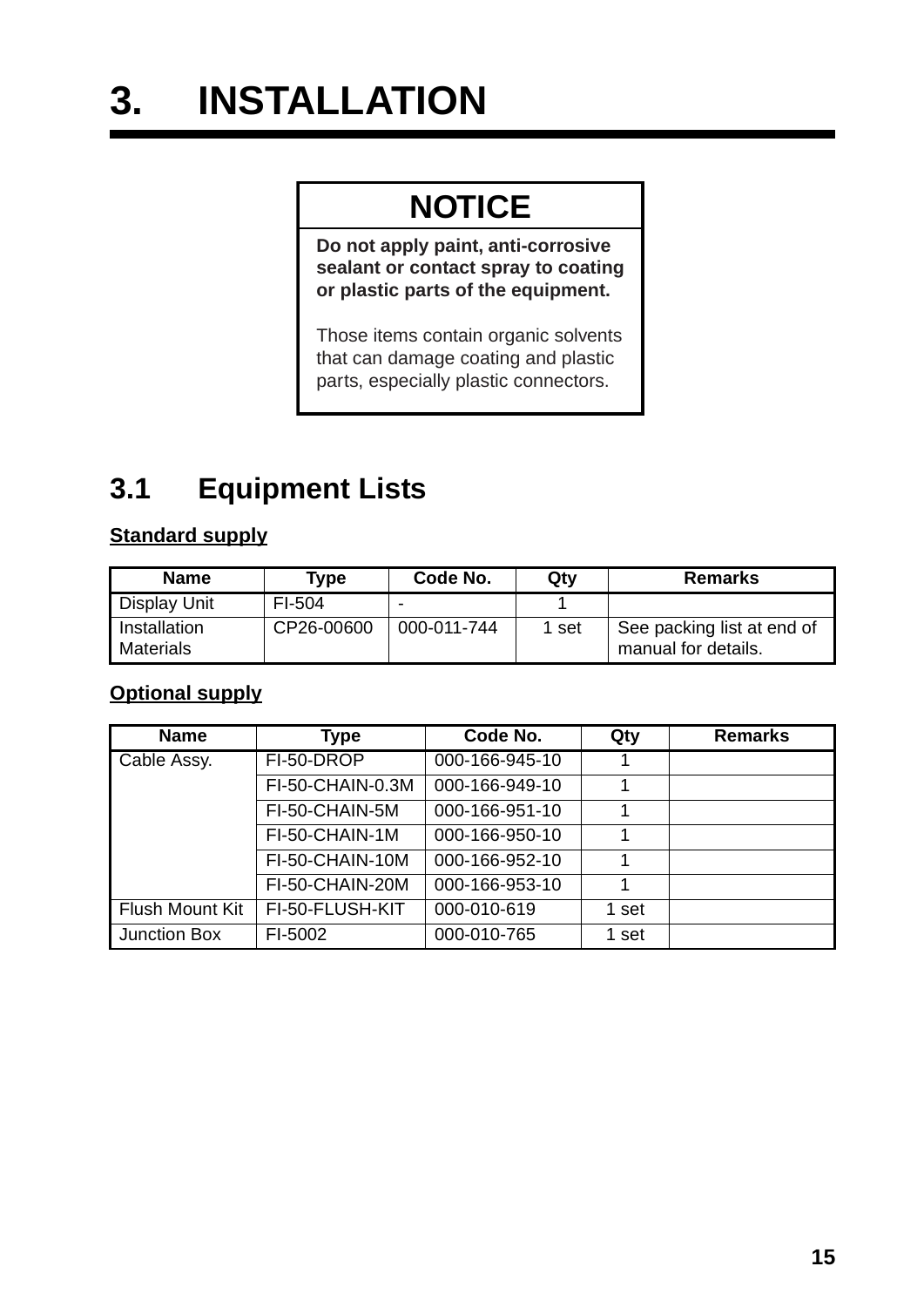# **3.2 Mounting**

The display unit can be installed two ways: surface mount (fixed at front panel or fixed from rear panel) and flush mount (optional kit required). This section covers surface mounting. For flush mounting, see the flush mounting instructions, issued separately.

#### **Surface mount 1: Fix instrument from front panel**

- 1. Using the template at the back of this manual, open a mounting hole in the installation site.
- 2. Detach the front panel together with the keypad assy. Attach sponge (supplied) to rear of display unit.
- 3. Set the display unit to the mounting hole, and fix it with four self-tapping screws (3×20, supplied).
- 4. Attach the front panel and keypad assy. to the display unit.

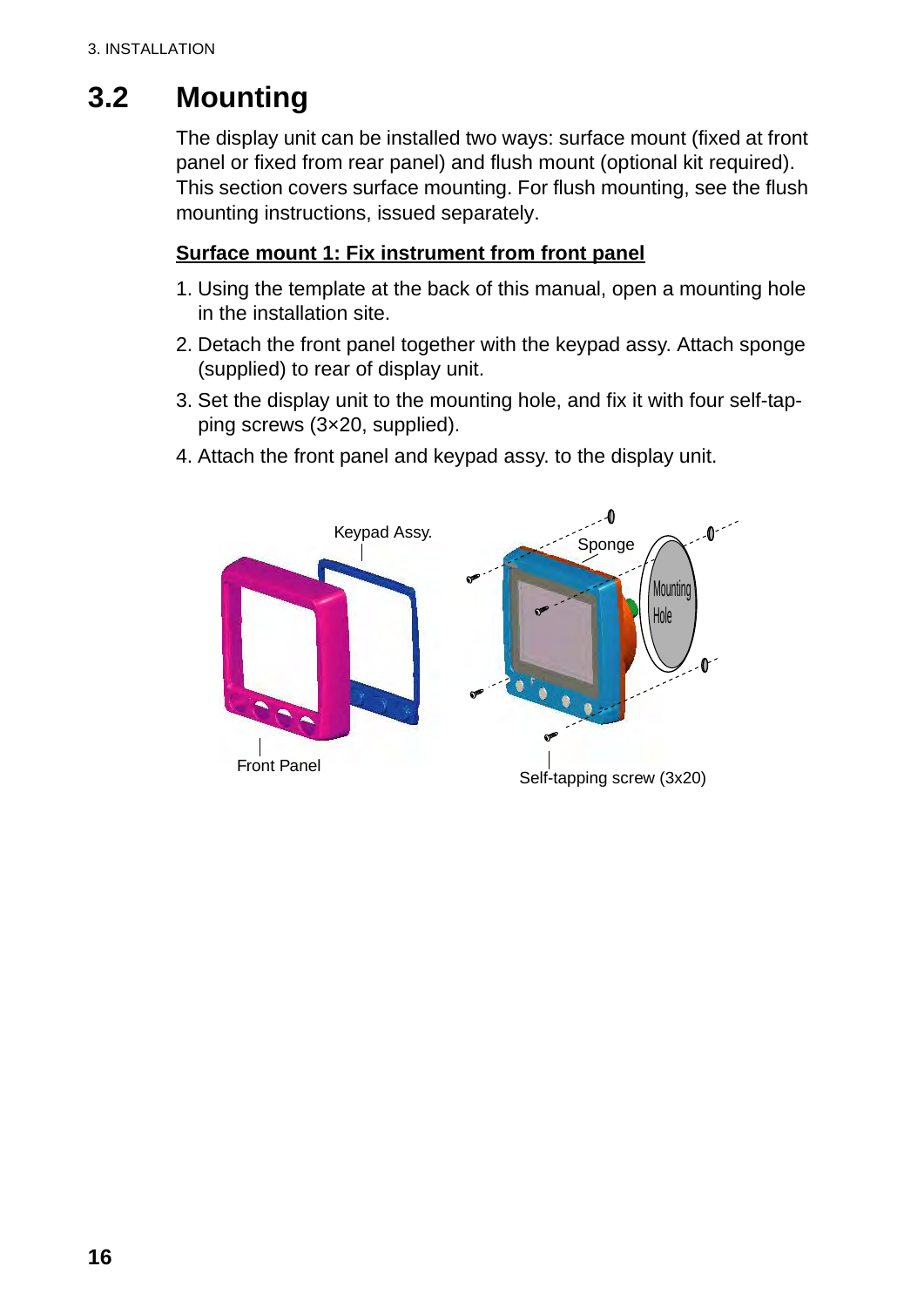#### **Surface mount 2: Fix instrument from rear panel**

- 1. Using the template at the back of this manual, open a mounting hole in the installation site.
- 2. Insert studs (M3×40, 2 pcs., supplied) in the holes shown below. (Use only the studs supplied.)



3. Set the display unit to the mounting hole, inserting studs through respective holes. Fix the display unit with wing nuts (M3, supplied).

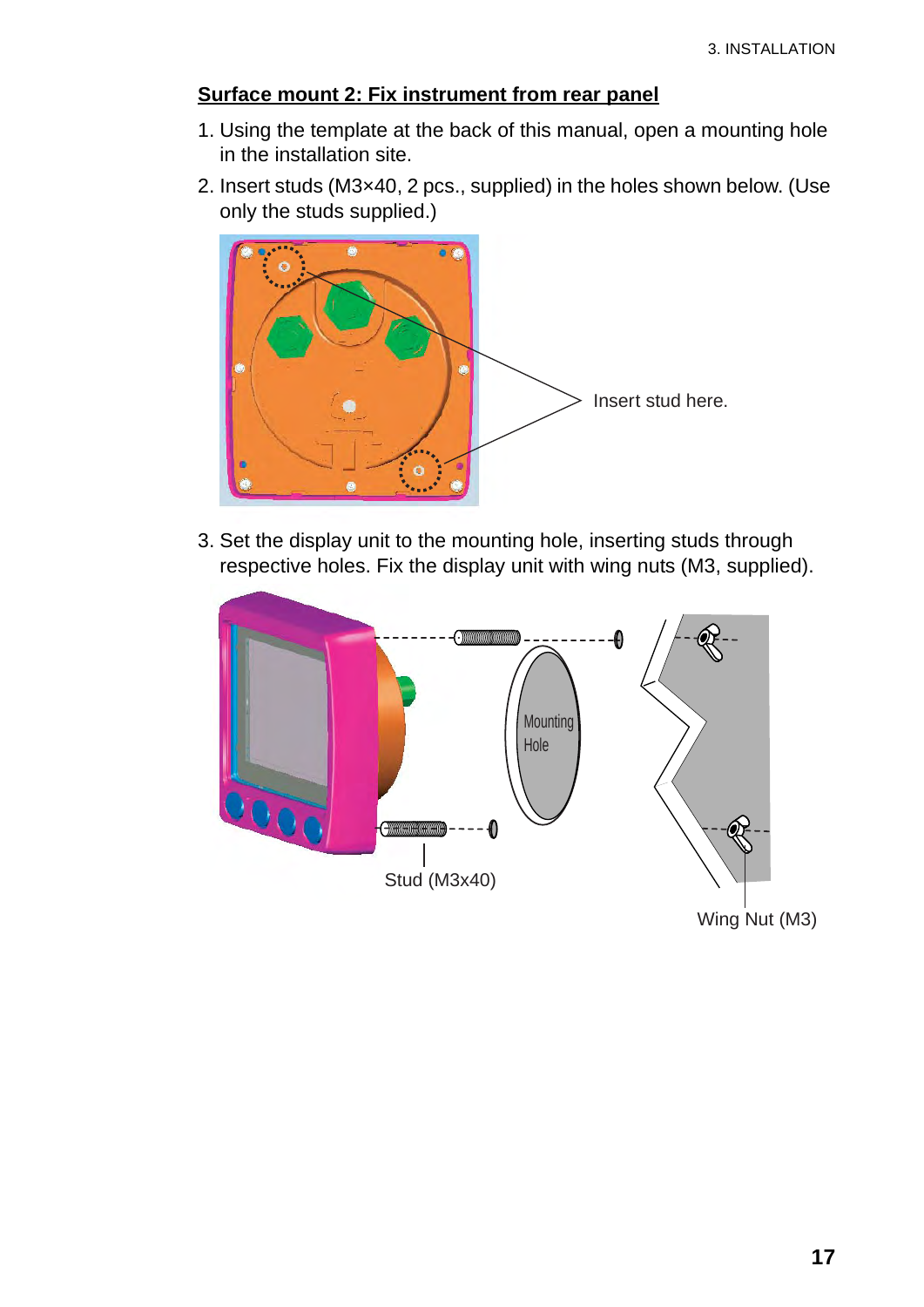# **3.3 Wiring**

## **3.3.1 Standalone configuration**

For standalone configuration the junction box is not necessary; connect the instrument directly to the power supply.



The total length of drop cables and backbone cables must be within 80 m.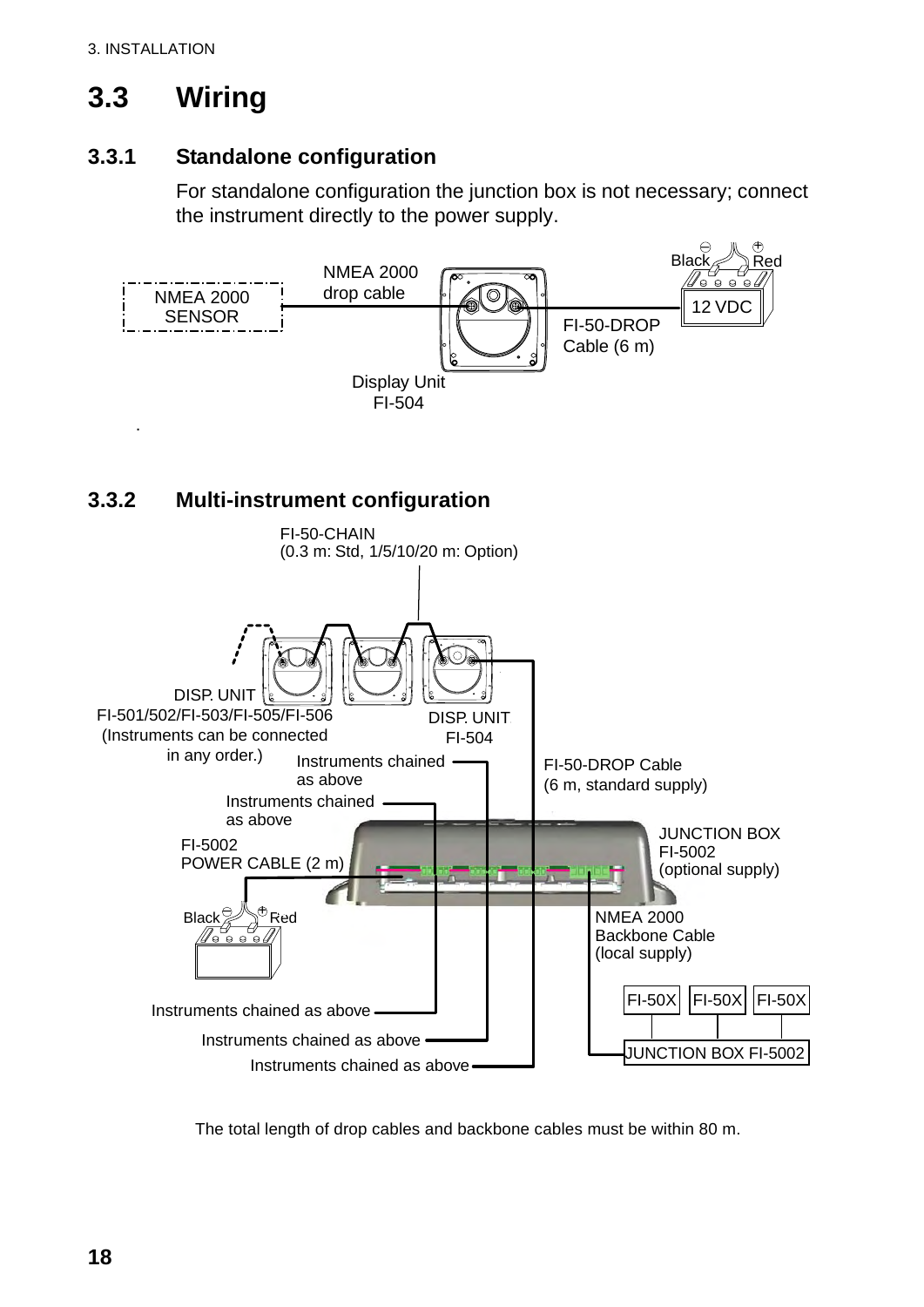#### **Junction box (option)**

The junction box is required when connecting NMEA 2000 network. This section covers wiring of the junction box. For how to mount the junction box, see its installation instructions, issued separately.



CH3 DROP - CH5 DROP and BACKBONE are socket-and-plug-type terminal blocks. Detach plug to connect wiring to it, by rocking it back and forth with your fingers. Remove approx. 6 mm of the sheath from the end of wires and twist wires. Loosen fixing screw in the plug, insert wire into hole and tighten fixing screw. Set plug to socket.

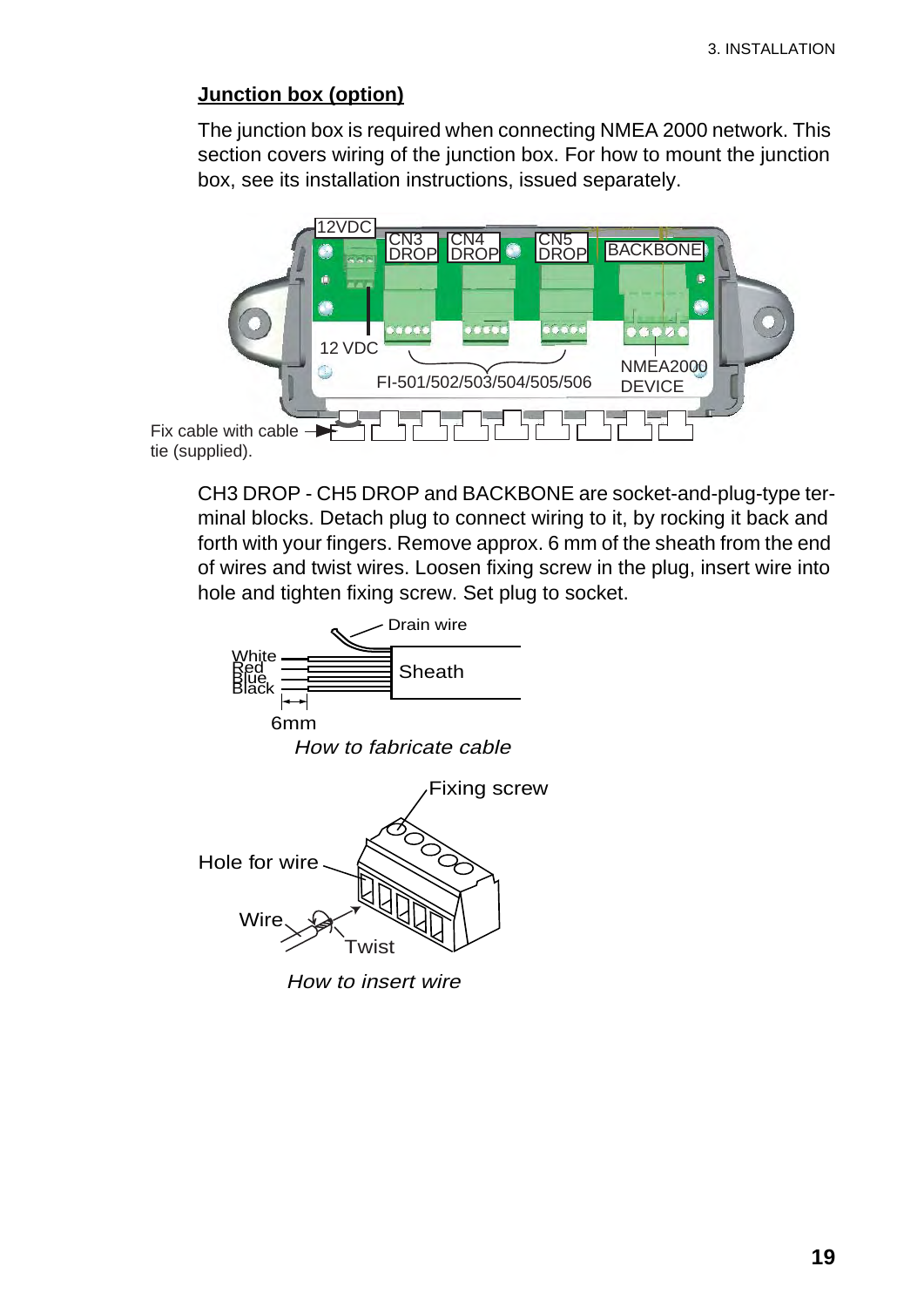## **Terminal resistor**

The illustration below show various system configurations and what units to activate the terminal resistor.

#### *Smart sensor+FI-50x*

 $Smart$   $\overline{F1-50x}$ Sensor

#### *Multiple FI-50 series instruments, FI-5002, drop cabling*

|  | Drop cable |  |  |  |
|--|------------|--|--|--|
|  | FI-5002    |  |  |  |

#### *Multiple FI-50 series instruments, FI-5002*



#### *Multiple FI-50 series instruments, multiple FI-5002*

| $ F -50x  F -50x $ |  | $ F -50x  F -50x $ |  | $ F -50x  F -50x $ |  |
|--------------------|--|--------------------|--|--------------------|--|
|                    |  |                    |  |                    |  |
| FI-5002            |  | FI-5002            |  | FI-5002            |  |

#### *Multiple FI-50 series instruments, FI-5002, smart sensor*



#### *Multiple FI-50 series instruments, FI-5002, heading sensor, smart sensor*



#### *Multiple FI-50 series instruments, FI-5002, NMEA 2000 sensors*



 $\bullet$  = Terminal resistor ON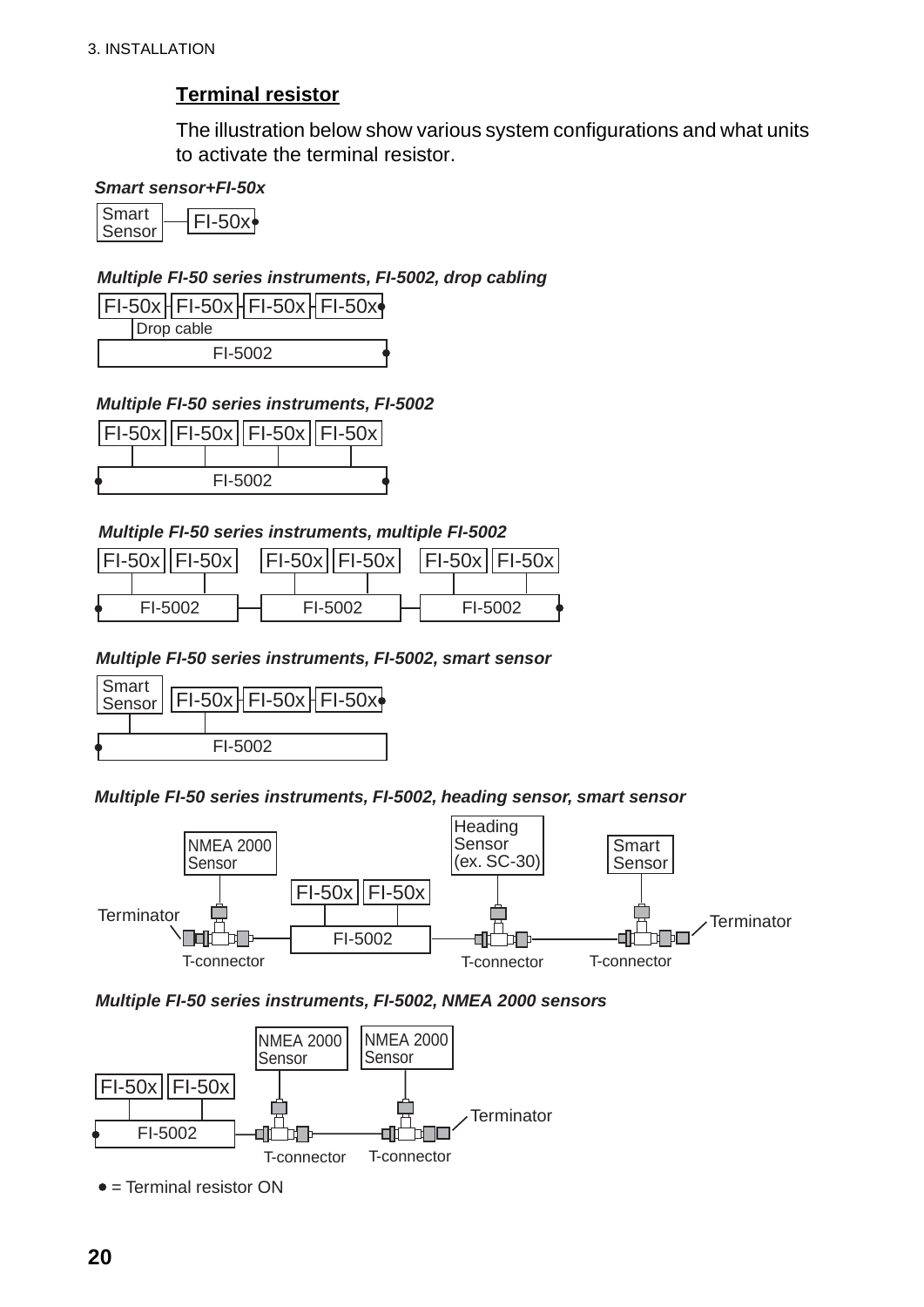Turn on the terminal resistor in the junction box when the NMEA 2000 sensor(s) connected to it do not have a terminal resistor.



For how to turn on the terminal resistor in a FI-50 series instrument, see page 33 (FI-501//FI-502/FI-505) or page 35 (FI-506).

# **3.4 Setting Up**

Your instrument is pre-programmed with factory default settings, which may or may not be suited to your vessel. Therefore, it is necessary to initialize the instrument for use with your vessel. This should be done immediately after completion of the installation.

Two sets of setup menus are provided: setup1 and setup2. The setup1 menu provides system parameters and the setup2 menu has user settings.

## **3.4.1 Setup1 menu**

The setup1 menu contains system parameters which optimize the instrument for use on your vessel. Follow the procedure below to access and set parameters.

- 1. Press the **APP/TRUE** and **SELECT/CLEAR** keys momentarily to enable the setup1 menu. The Depth unit selection screen appears, with the depth unit flashing. (See the illustration on the next page.)
- 2. Use the **DISP** key to select a menu item. Each press of the key changes the menu item in the sequence shown in the illustration on the next page.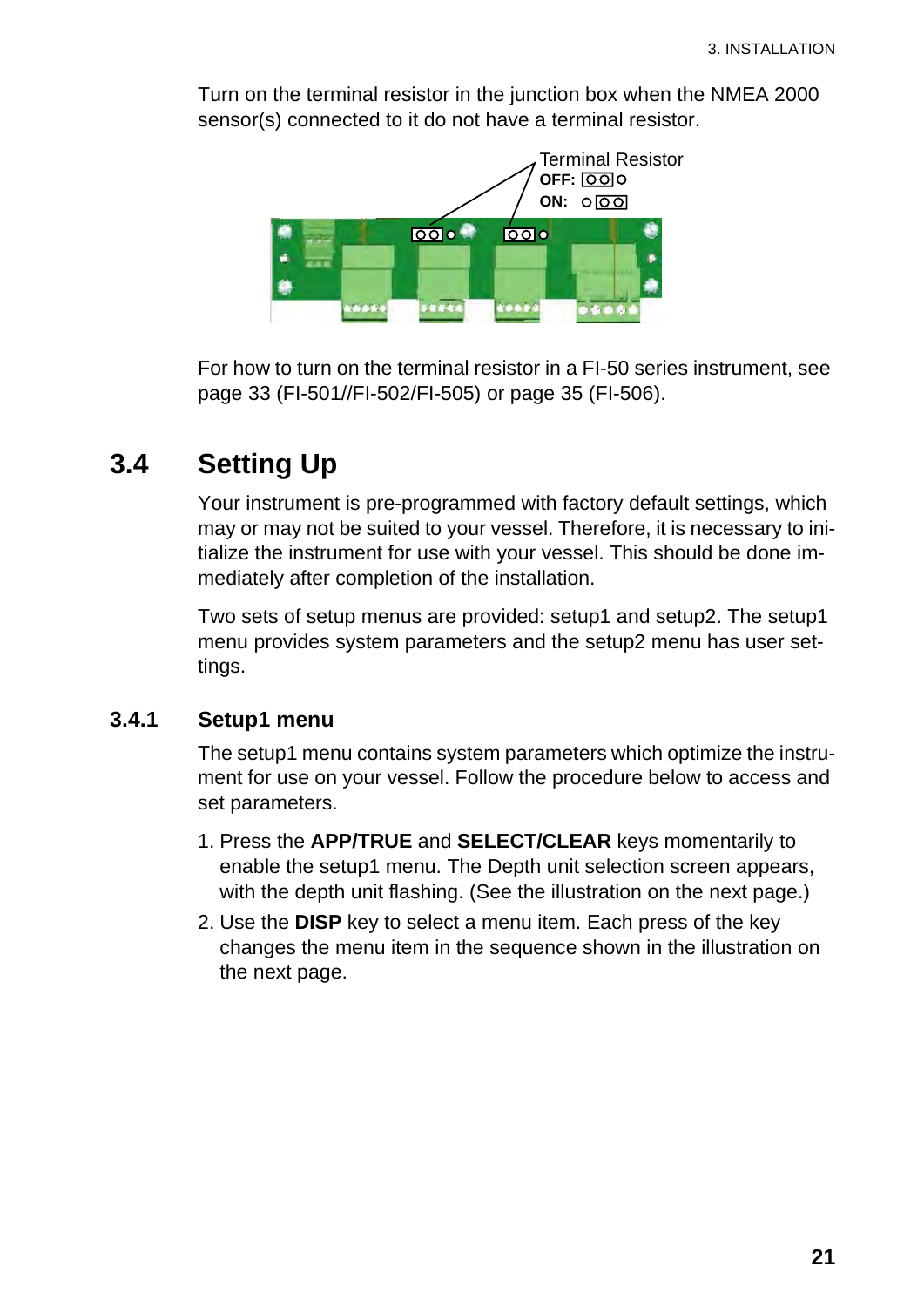

3. Use the **APP/TRUE** or **SELECT/CLEAR** key to set value or select option.

**VMG** key: Decrement value

**SELECT/CLEAR** key: Increment value or select option.

- 4. To continue, press the **DISP** key to select another menu item.
- 5. To save settings and restore normal operation, press the **APP/TRUE** and **SELECT/CLEAR** keys together.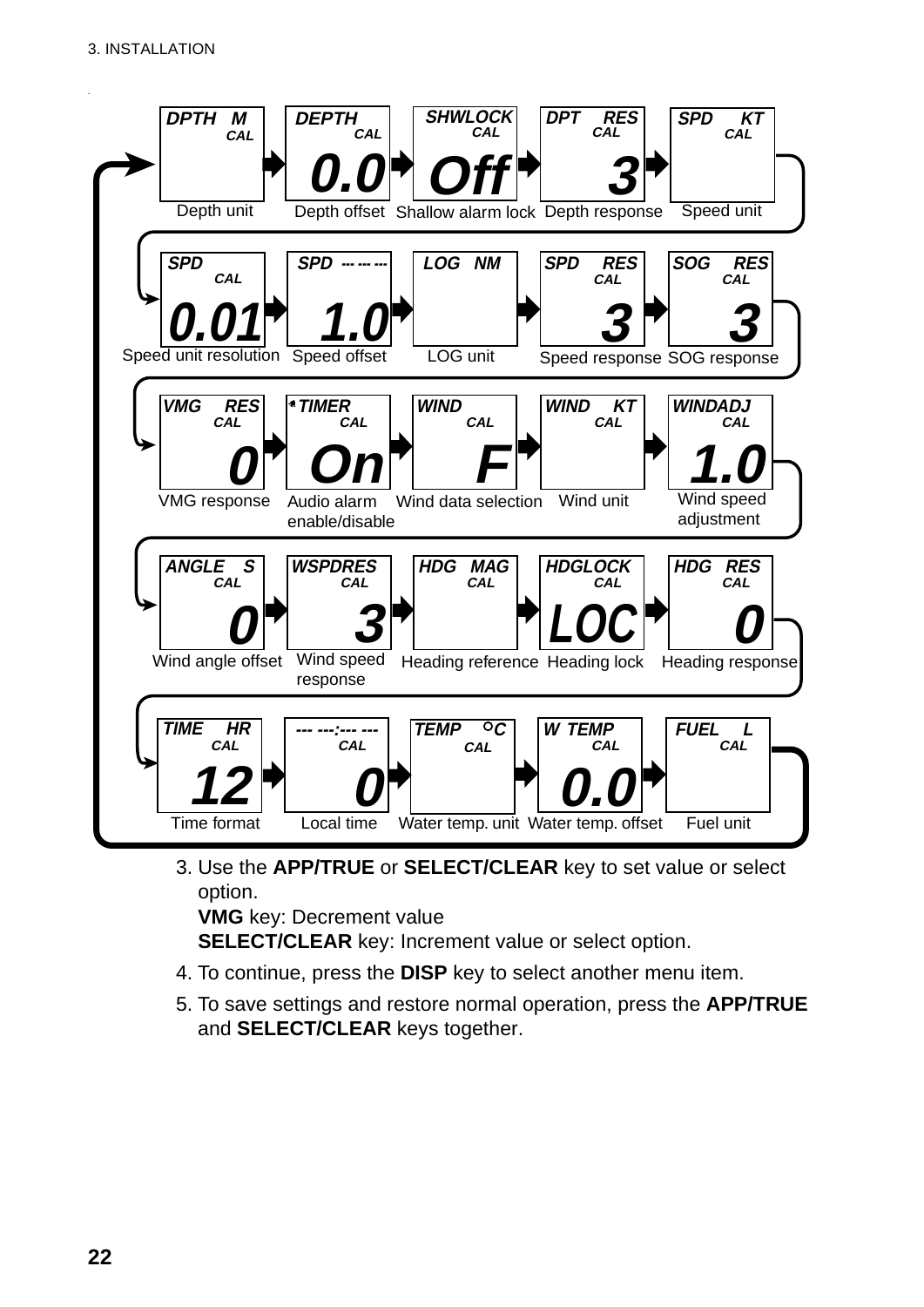| <b>Display</b>                         | <b>Function</b>                                                                                        | Setting range or<br>options                                        | <b>Default</b><br>setting |  |
|----------------------------------------|--------------------------------------------------------------------------------------------------------|--------------------------------------------------------------------|---------------------------|--|
| <b>DPTH</b><br>М<br>CAL                | Select depth unit.                                                                                     | M (Meter),<br>FT (Feet)                                            | M                         |  |
| <b>DEPTH</b><br><b>CAL</b><br>0.0      | Set depth offset.                                                                                      | $-99 - +99$                                                        | 0.0                       |  |
| <b>SHWLOCK</b><br>CAL<br><b>OFF</b>    | Lock/unlock shallow alarm setting.                                                                     | ON, OFF                                                            | <b>OFF</b>                |  |
| <b>DPT</b><br><b>RES</b><br><b>CAL</b> | Set depth response. The lower the $ 0 - 12 $<br>setting the faster the response to<br>change in depth. |                                                                    | 3                         |  |
| <b>SPD</b><br><b>KT</b><br><b>CAL</b>  | Select speed unit.                                                                                     | KT (Knot),<br>MPH (Miles/Hour),<br>KMH (Kilometers/Hour)           | <b>KT</b>                 |  |
| <b>SPD</b><br>CAL<br>0.01              | Select speed resolution. Select<br>number of places to show after<br>decimal point.                    | 0.01, 0.1                                                          | 0.01                      |  |
| <b>SPD</b><br>CAL<br>1.0               | Set speed adjustment.                                                                                  | $0.3 - 2.5$                                                        | 1.0                       |  |
| <b>LOG NM</b><br>CAL                   | Select log unit.                                                                                       | NM (Nautical Mile),<br>SM (Statute Mile),<br><b>KM</b> (Kilometer) | <b>NM</b>                 |  |

## *Setup1 menu items*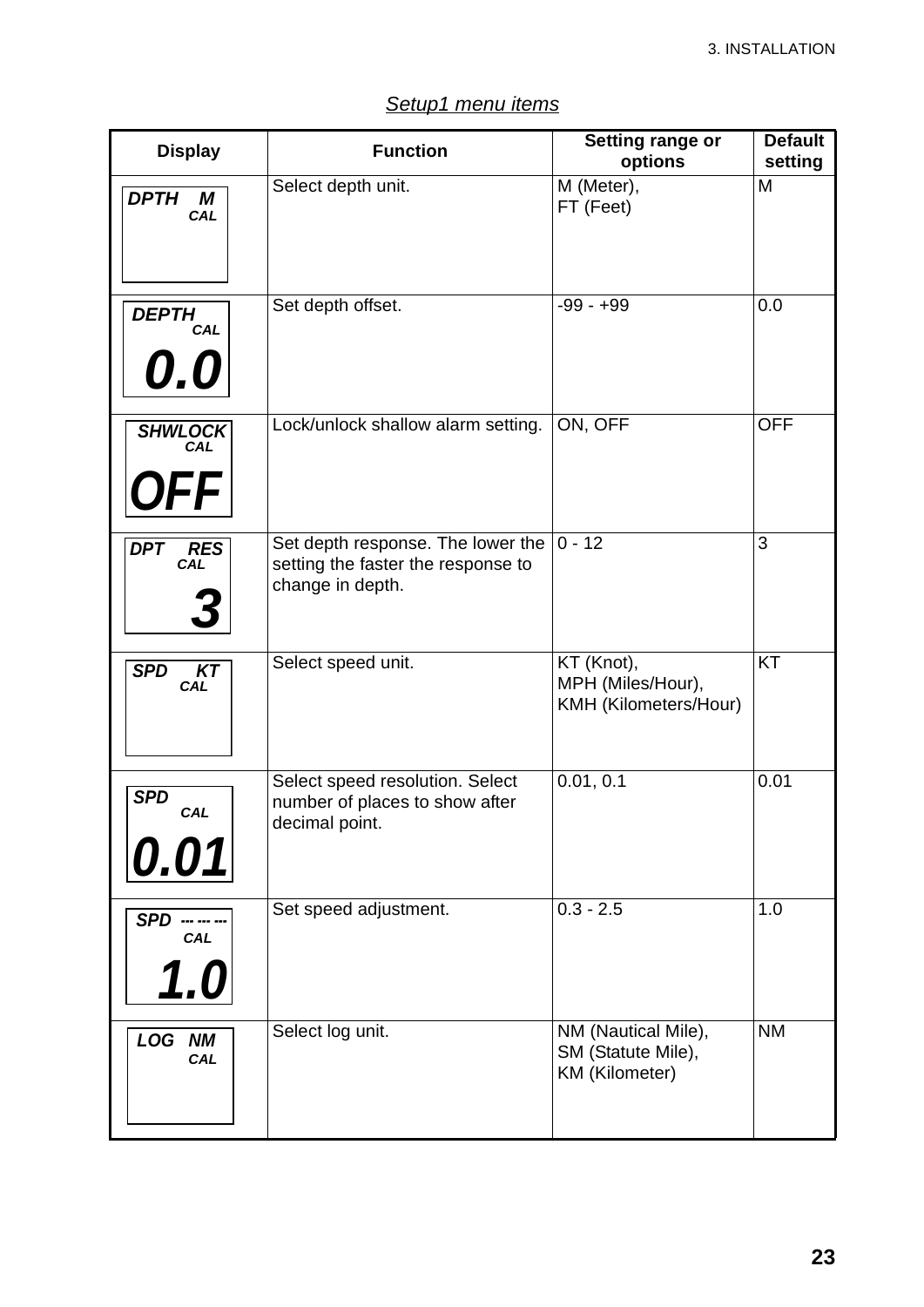| Setup1 menu items |  |
|-------------------|--|
|                   |  |

| <b>Display</b>                         | <b>Function</b>                                                                                           | Setting range or<br>options                               | <b>Default</b><br>setting |
|----------------------------------------|-----------------------------------------------------------------------------------------------------------|-----------------------------------------------------------|---------------------------|
| <b>SPD</b><br><b>RES</b><br>CAL        | Set speed response. The lower the $ 0 - 12$<br>setting the faster the response to<br>change in speed.     |                                                           | 0                         |
| <b>SOG</b><br><b>RES</b><br>CAL        | Set SOG response. The lower the<br>setting the faster the response to<br>change in speed over ground.     | $0 - 12$                                                  | 0                         |
| <b>VMG</b><br><b>RES</b><br>CAL        | Set VMG response. The lower the<br>setting the faster the response to<br>change in velocity made good.    | $0 - 12$                                                  | 3                         |
| <sup>*</sup> TIMER<br><b>CAL</b><br>On | Enable/disable the timer alarm's<br>audio alarm.                                                          | ON, OFF                                                   | ON                        |
| <b>WIND</b><br><b>CAL</b>              | Select source of wind data. Select<br>"r" for second unit.                                                | <b>F: For FI-5001,</b><br>r: repeater                     | F                         |
| <b>WIND</b><br>KT<br><b>CAL</b>        | Select wind unit.                                                                                         | KT (Knot),<br>M/S (Meters/Second)                         | KT                        |
| <b>WINDADJ</b><br><b>CAL</b><br>1.0    | Set wind speed<br>adjustment.                                                                             | $0.3 - 2.5$                                               | 1.0                       |
| ANGLE S<br><b>CAL</b>                  | Set wind angle offset.                                                                                    | $S_0^\circ$ - 180 $^\circ$<br>$P 1^{\circ} - 179^{\circ}$ | 0                         |
| <b>WSPDRES</b><br><b>CAL</b>           | Set wind speed response.<br>The higher the setting the faster<br>the response to change in wind<br>speed. | $0 - 12$                                                  | 3                         |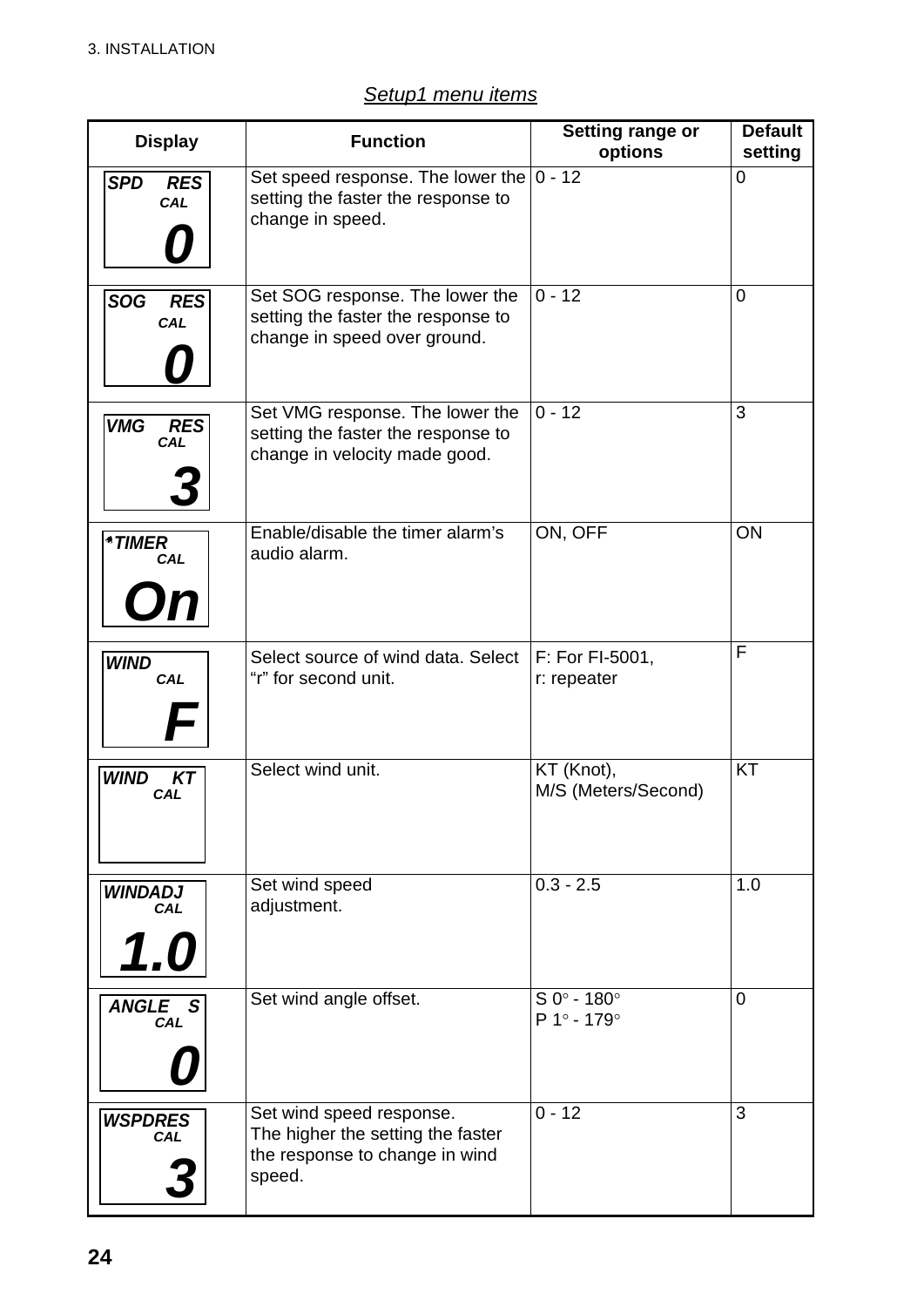| Setup1 menu items |
|-------------------|
|-------------------|

| <b>Display</b>                             | <b>Function</b>                                                                                 | Setting range or<br>options    | <b>Default</b><br>setting |  |
|--------------------------------------------|-------------------------------------------------------------------------------------------------|--------------------------------|---------------------------|--|
| <b>HDG MAG</b><br><b>CAL</b>               | Select true or magnetic bearing.                                                                | MAG (Magnetic),<br>TRU (True   | <b>MAG</b>                |  |
| <b>HDGLOCK</b><br>CAL<br><i><b>LOC</b></i> | Select heading type to display<br>when<br>activating locked heading.                            | LOC (Locked),<br>CUr (Current) | <b>LOC</b>                |  |
| HDG RES<br>CAL                             | Set heading response. The lower<br>the setting the faster the response<br>to change in heading. | $0 - 12$                       | 0                         |  |
| <b>TIME</b><br>HR<br><b>CAL</b><br>12      | Select time format.                                                                             | 12, 24 (hour)                  | 12                        |  |
| CAL                                        | Use local time. Enter time differ-<br>ence between local time and GMT<br>to use local time.     | $-12 - +12$                    | 0                         |  |
| <b>TEMP</b><br>$\circ c$<br>CAL            | Select water temperature unit.                                                                  | $\circ$ C, $\circ$ F           | $\circ$ C                 |  |
| <b>W TEMP</b><br><b>CAL</b><br>0.0         | Set water temperature<br>offset.                                                                | $-99 - +99$                    | 0                         |  |
| FUEL L<br>CAL                              | Select fuel unit.                                                                               | L (Liter),<br>G (Gallon)       | L                         |  |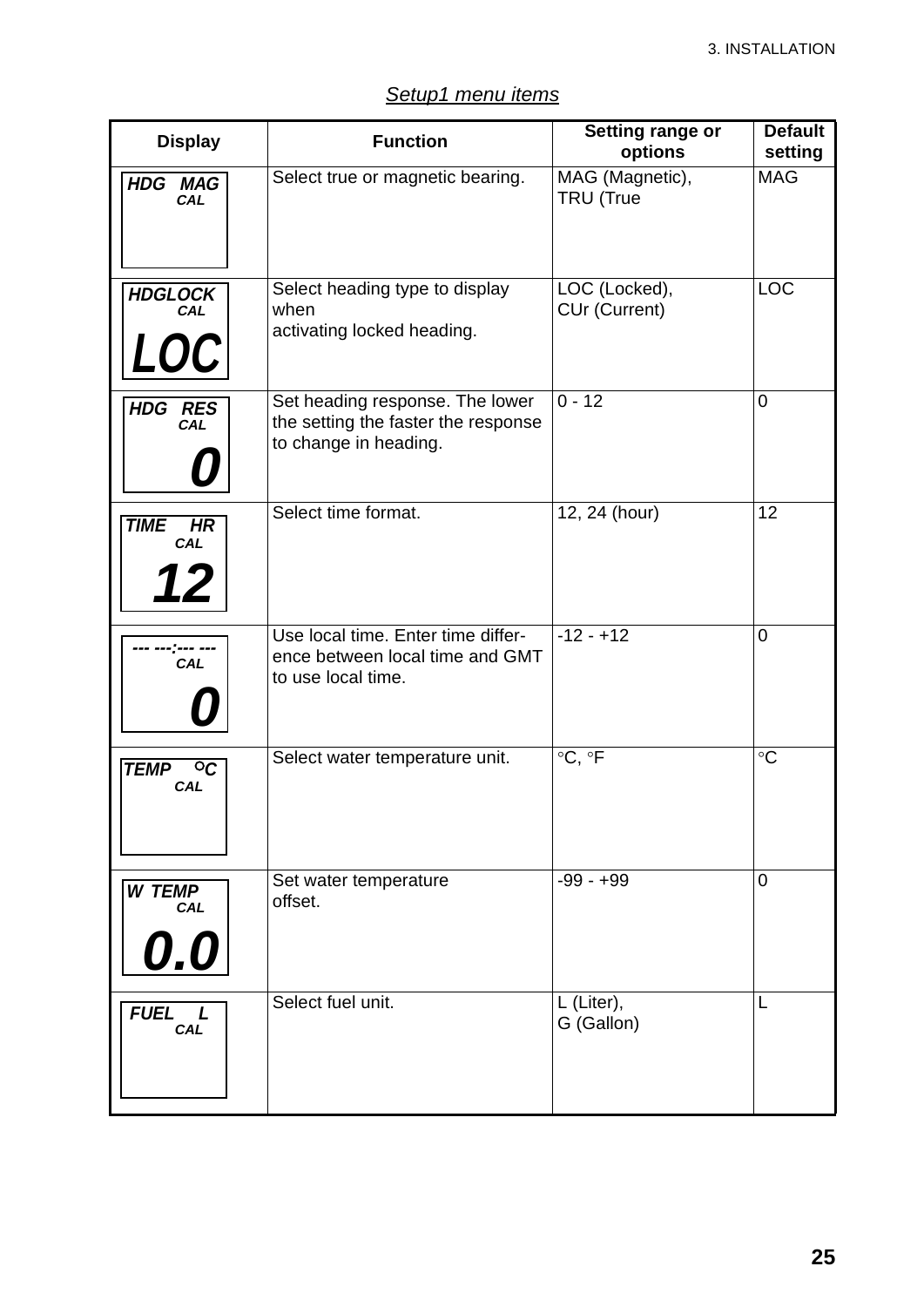## **3.4.2 Setup2 menu**

The setup 2 menu contains user settings which once preset do not require frequent adjustment.

- 1. Press and hold down the **APP/TRUE** and **SELECT/CLEAR** keys together (about 5-6 seconds) to enable the user settings menu. The software version of CPU1 appears. (See the illustration below.)
- 2. Press the **DISP** key to choose menu item. Each press of the key changes the menu item in the sequence shown below.



- 3. Use the **SELECT/CLEAR** key to select setting.
- 4. To continue, press the **DISP** key to select another item.
- 5. To save settings and restore normal operation, press the **APP/TRUE** and **SELECT/CLEAR** keys together.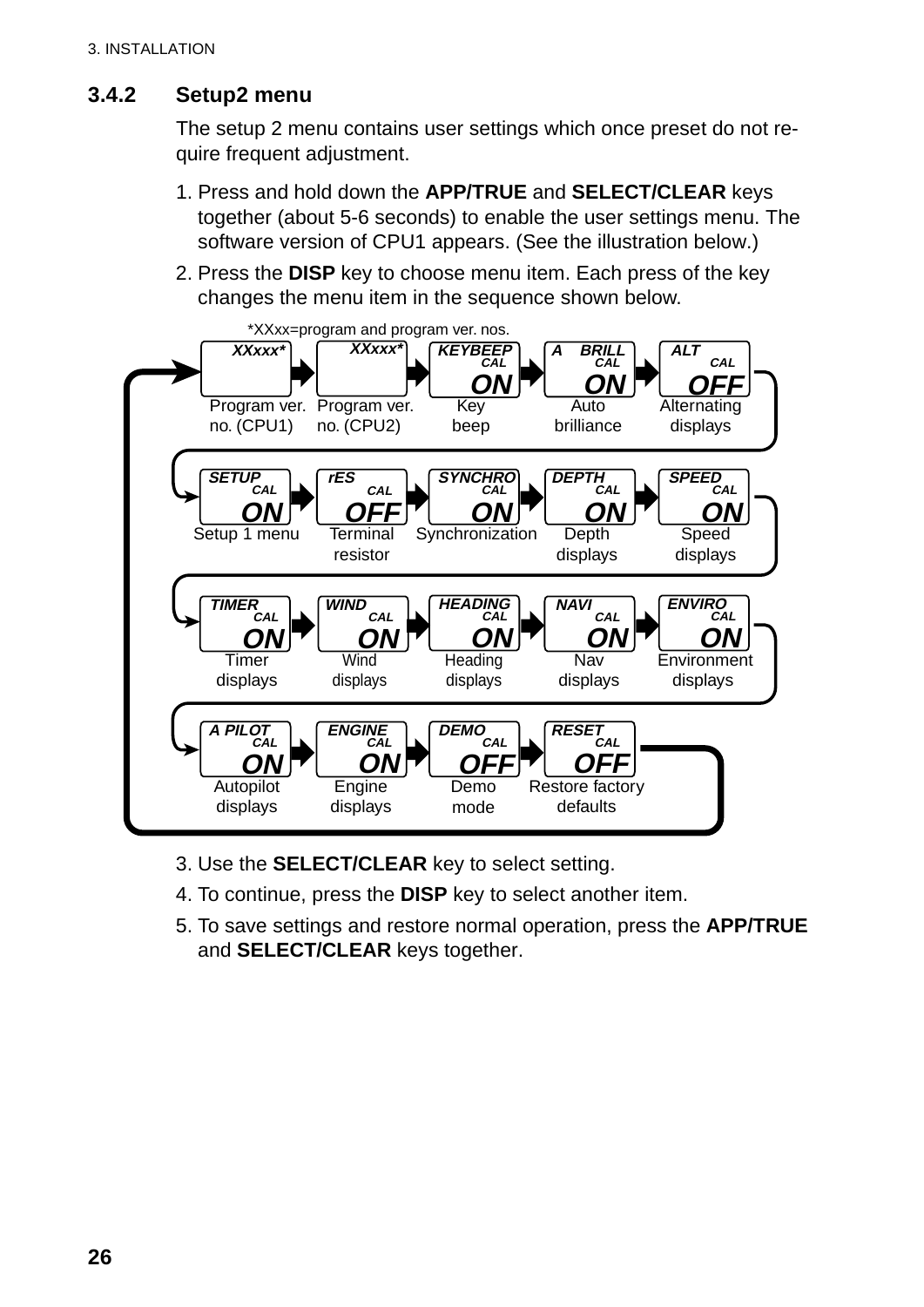#### *Setup2 menu items*

|                                                      | <b>Function</b>                                                                            | <b>Setting range or</b>                                                                                                                                                                                                                               | <b>Default</b> |  |
|------------------------------------------------------|--------------------------------------------------------------------------------------------|-------------------------------------------------------------------------------------------------------------------------------------------------------------------------------------------------------------------------------------------------------|----------------|--|
| <b>Display</b>                                       |                                                                                            | options                                                                                                                                                                                                                                               | setting        |  |
| <b>XXxxx</b>                                         | Software version of CPU1.<br>XX=program no. and<br>xxx=program version no.                 |                                                                                                                                                                                                                                                       |                |  |
| <b>XXxxx</b>                                         | Software version of CPU2.<br>XX=program no. and<br>xxx=program version no.                 | L,                                                                                                                                                                                                                                                    |                |  |
| <b>KEYBEEP</b><br>ON                                 | Turn key beep on/off.                                                                      | ON, OFF                                                                                                                                                                                                                                               | ON             |  |
| <b>BRILL</b><br>A<br>CAL<br>ON                       | Auto brilliance on/off.                                                                    | ON, OFF                                                                                                                                                                                                                                               | ON             |  |
| <b>ALT</b><br>CAL<br>OFF                             | Enable/disable alternating<br>displays.                                                    | <b>OFF</b><br>1: Depth/boat spd<br>2: Boat spd/water temp.<br>3: Depth/water temp.<br>4: Depth/boat spd/water temp.<br>5: Roll/pitch<br>6: Latitude/Longitude                                                                                         | <b>OFF</b>     |  |
| <b>SETUP</b><br>CAL<br>ON                            | Enable/disable access to the<br>setup1 menu.                                               | ON, OFF                                                                                                                                                                                                                                               | ON             |  |
| rES<br>CAL<br>OFF                                    | Turn the terminal resistor on/<br>off.                                                     | ON, OFF                                                                                                                                                                                                                                               | <b>OFF</b>     |  |
| <b>SYNCHRO</b><br>CAL<br>ON J<br><b>DEPTH</b><br>CAL | Turn on/off synchronization of<br>FI-50 series instruments.<br>Turn depth displays on/off. | ON:<br>Synchronize all FI-50<br>instruments having this<br>setting.<br>OFF:<br>Turn off synchronization.<br>А:<br>Synchronize FI-50 instru-<br>ments having this setting.<br>b:<br>Synchronize FI-50 instru-<br>ments having this setting.<br>ON, OFF | ON<br>ON       |  |
| ON                                                   |                                                                                            |                                                                                                                                                                                                                                                       |                |  |
| <b>SPEED</b><br>CAL<br>ON                            | Turn speed displays on/off.                                                                | ON, OFF                                                                                                                                                                                                                                               | ON             |  |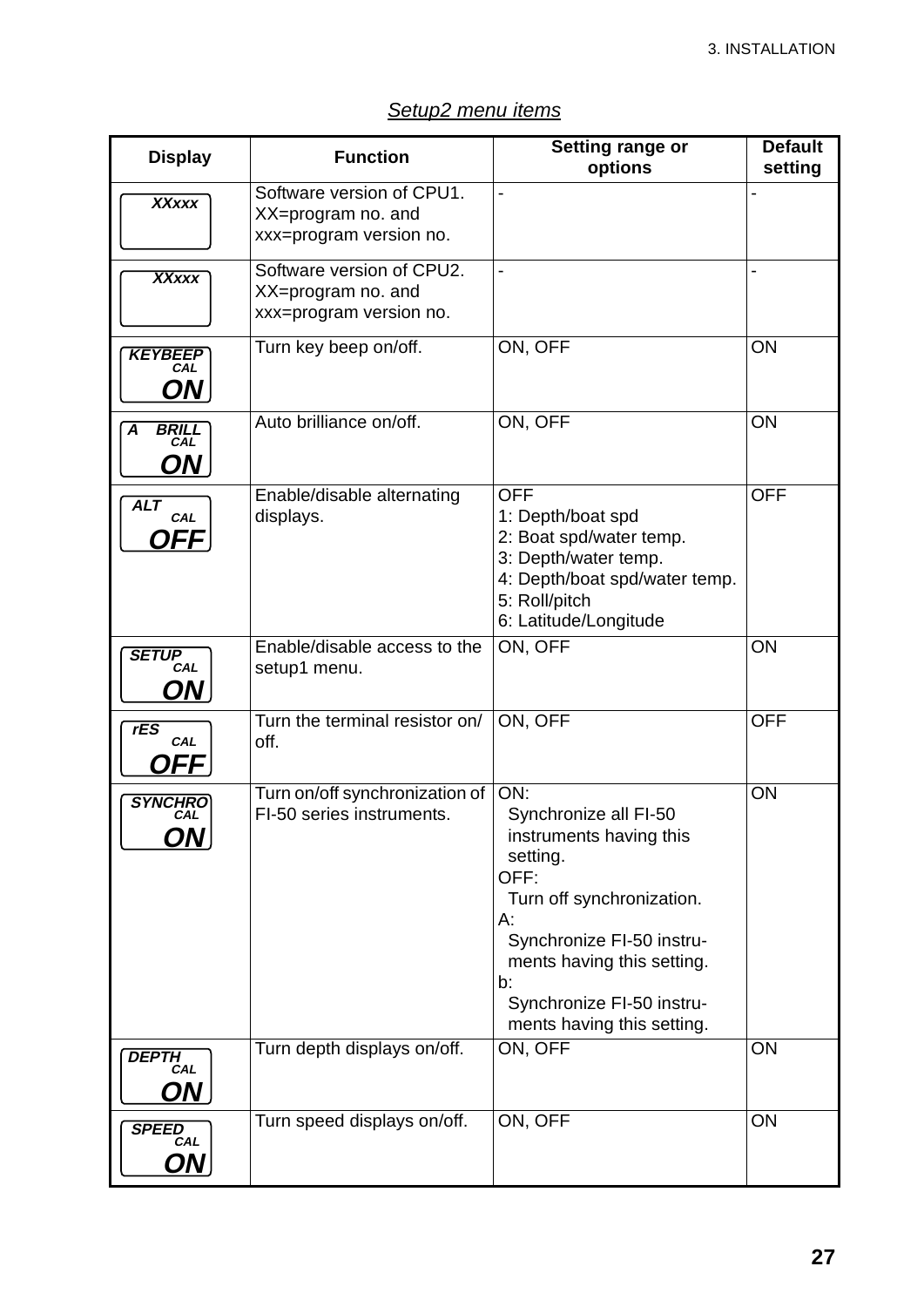| <b>Display</b>                    | <b>Function</b>                                                                                                                                                                          | Setting range or<br>options | <b>Default</b><br>setting |
|-----------------------------------|------------------------------------------------------------------------------------------------------------------------------------------------------------------------------------------|-----------------------------|---------------------------|
| <b>TIMER</b><br>CAL<br>ON J       | Turn timer displays on/off.                                                                                                                                                              | ON, OFF                     | ON                        |
| <b>WIND</b><br>CAL<br>ON          | Turn wind displays on/off.                                                                                                                                                               | ON, OFF                     | ON                        |
| <b>HEADING</b><br>CAL<br>ON.      | Turn heading displays on/off.                                                                                                                                                            | ON, OFF                     | ON                        |
| <b>NAVI</b><br>CAL<br>ON          | Turn navigation displays<br>on/off.                                                                                                                                                      | ON, OFF                     | ON                        |
| <b>ENVIRO</b><br>CAL<br>ON        | Turn environmental displays<br>on/off.                                                                                                                                                   | ON, OFF                     | ON                        |
| A PILOT<br>CAL<br>ON              | Turn autopilot displays on/off.                                                                                                                                                          | ON, OFF                     | ON                        |
| <b>ENGINE</b><br>CAL<br><b>ON</b> | Turn engine displays on/off.                                                                                                                                                             | ON, OFF                     | ON                        |
| <b>DEMO</b><br>CAL<br>OFFI        | Demo mode. To enable,<br>press the SELECT/CLEAR<br>key. Depth is shown.<br>To disable and return to this<br>menu, press and hold down<br>the SELECT/CLEAR key.                           | ON, OFF                     | <b>OFF</b>                |
| <b>RESET</b><br>CAL<br>OFF.       | Restore factory defaults.<br>To restore factory defaults,<br>press and hold down the<br><b>SELECT/CLEAR key to</b><br>show ON. Press the key<br>again. A beep sounds upon<br>completion. |                             |                           |

#### *Setup2 menu items*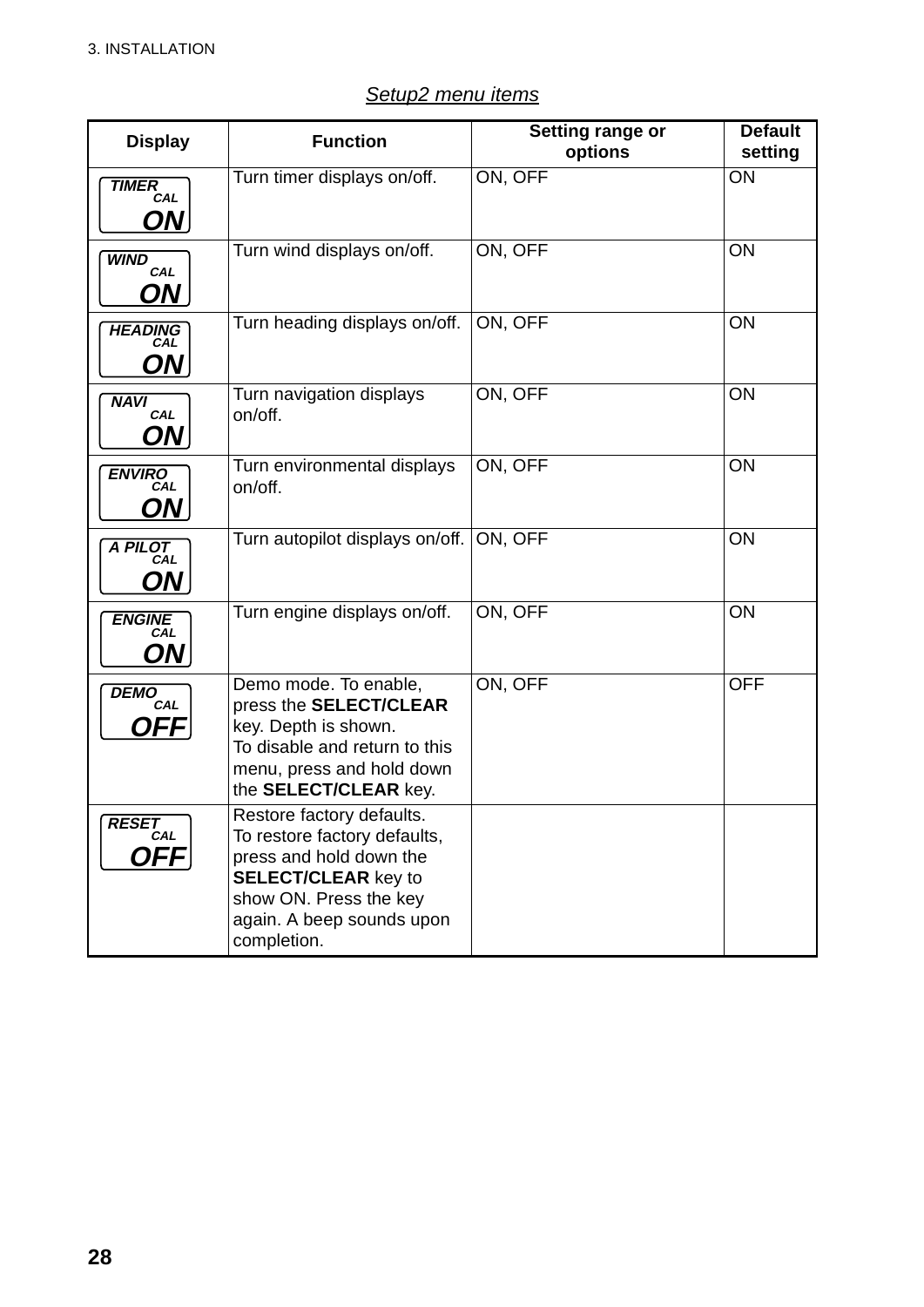# **SPECIFICATIONS OF FI-504 MULTI**

## **1 GENERAL**

- 1.1 Display Segment LCD
- 

1.2 Display Content Depth, speed, wind speed, wind angle, timer, environmental information (water temperature, air temperature, air pressure, dewpoint, wind chill temperature), rudder angle 1.3 I/O Port NMEA 2000, 2 ports

## **2 JUNCTION BOX (OPTION)**

2.1 No. of I/O ports NMEA 2000 Device 6 ports NMEA 2000 Backbone 2 ports

## **3 POWER SUPPLY AND POWER CONSUMPTION**

- 
- 

3.1 Display Unit 12 VDC, less than 0.1 A 3.2 Junction Box 12 VDC, less than 1 A, max. 2A connectable

## **4 ENVIRONMENTAL CONDITIONS**

- 4.1 Useable Temperature Range -15°C +55°C
- 4.2 Relative Humidity Less than 95% (+40°C)
- 4.3 Waterproofing Display Unit **IP56** Junction Box IPX0
- 

- 
- 4.4 Vibration  **2 Hz-5 Hz and up to 13.2 Hz with an** excursion of  $\pm 1$  mm  $\pm 10\%$  (7 m/s<sup>2</sup>) maximum acceleration at 13.2 Hz);
	- above 13.2 Hz and up to 100 Hz with a constant maximum acceleration of  $7 \text{ m/s}^2$

## **5 COATING COLOR**

5.1 Display Unit N2.5 5.2 Junction Box N2.5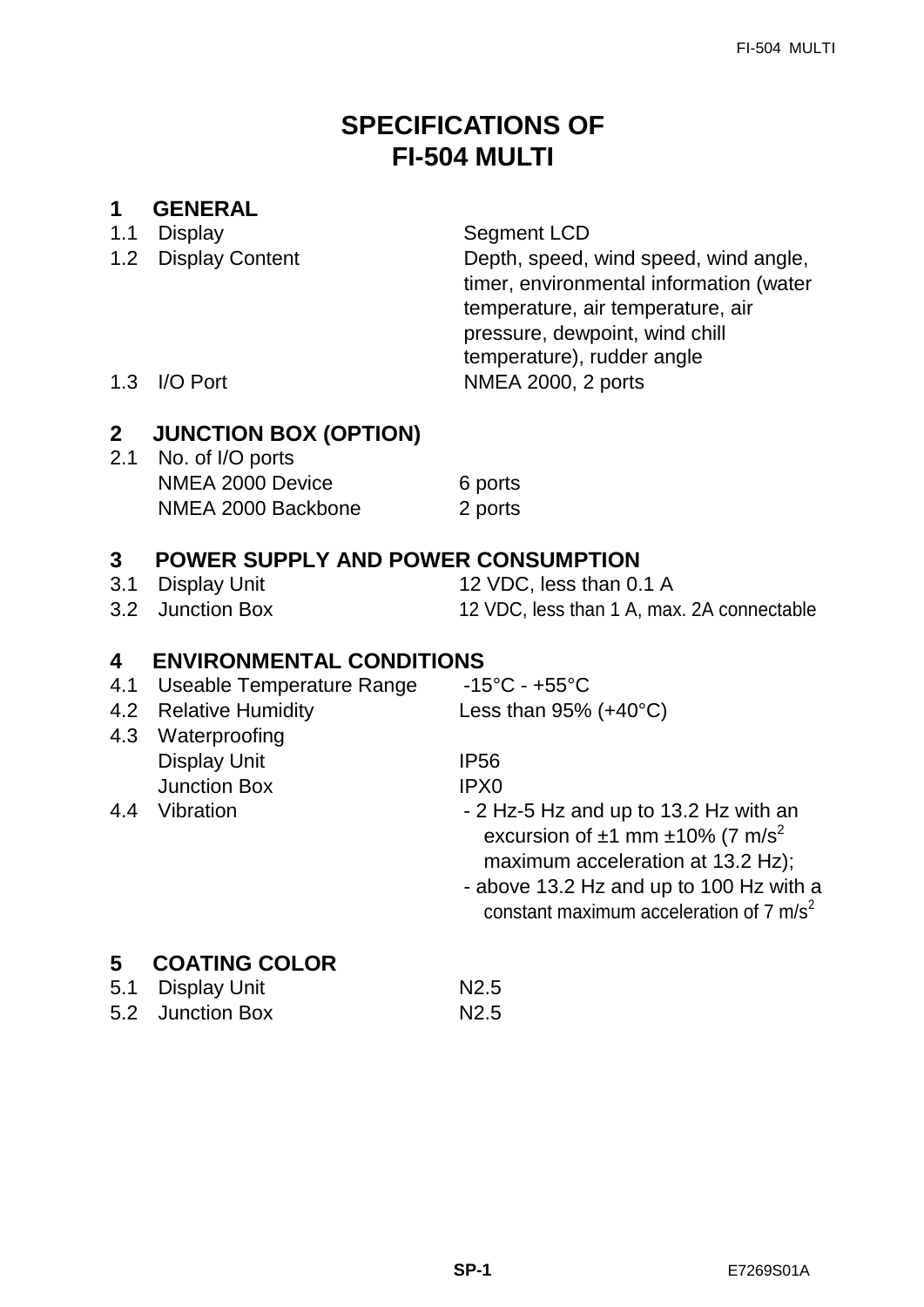$\geq$  $22-288\times$  380 - 1  $20-1$   $288\times$  360  $1$ 2644-X-986C-1 NAME OUTLINE QUESTION DESCRIPTION DESCRIPTION DESCRIPTION DESCRIPTION

**OULLINE** 

**BNA** 

 $1 - 504$ 

 $\overline{Q}$ 

**DESCRIPTION CODE** 

| <b>TNANT</b>       | <b>SALTIC</b>                                                         | <b>ESSER PTI OV CODE</b> | <b>ALD</b>        |  |
|--------------------|-----------------------------------------------------------------------|--------------------------|-------------------|--|
| $\overline{5}$     |                                                                       |                          |                   |  |
|                    | $\frac{2}{18}$                                                        | <b>RD-504</b>            |                   |  |
| MON TOR UN T       | Ë                                                                     | 000-011-745-00           |                   |  |
|                    | I NSTALLATI ON MATERIALS                                              | <b>CP26-CC600</b>        |                   |  |
|                    | ั≘<br>$\overline{e}$                                                  | 19-028-3124-1            |                   |  |
| PANEL RENOMER      | ౹ఇ                                                                    | 100-340-471-10           |                   |  |
|                    |                                                                       | TZ7583002AO              |                   |  |
| <b>SPONE</b>       |                                                                       | 000-167-832-10           |                   |  |
| $\ddot{}$          | $\overline{\mathbf{c}}$                                               | <b>POSSIS OCXE</b>       | 4                 |  |
| SELF-TAPPING SCREW | $\phi$ 3<br><b>Equipment</b>                                          | 000-163-884-10           |                   |  |
|                    |                                                                       | <b>NB SUS304</b>         | $\mathbf{\Omega}$ |  |
| SPRING WASHER      | 0                                                                     | 00-167-404-10            |                   |  |
|                    | ΦT                                                                    | <b>N&amp; SUS304</b>     | $\mathbf{\Omega}$ |  |
| FLAT VASHER        | $(\!\!\! \begin{smallmatrix} 0 \\ 0 \end{smallmatrix}\!\!\! \text{)}$ | 000-167-453-10           |                   |  |
|                    | $\mathbf{e}$                                                          | <b>NB3US304</b>          | $\mathbf{\Omega}$ |  |
| VVNG NJT           | $\infty$                                                              | 000 167-826-10           |                   |  |
|                    | $\phi$ 3<br><b>Communications</b><br>$\overline{40}$                  | <b>HOSSIS OPXIN</b>      | $\mathbf{\Omega}$ |  |
| Lœ                 |                                                                       | 000-167-804-10           |                   |  |

|                              |                      | FI-50 DROP              |  |
|------------------------------|----------------------|-------------------------|--|
| CABLE ASSY.                  | <b>ED-1</b>          | 000-166-945-10          |  |
| $\overline{a}$               |                      | <b>NE ON PHOCE-LIVE</b> |  |
| CABLE ASSY.                  | $L=0.3M$             | 000-166-949-10          |  |
| <b>Navacco</b>               |                      |                         |  |
|                              | 105<br>$\frac{8}{4}$ | C72-00705 *             |  |
| INTERNAL RESISTOR<br>שו<br>க |                      | 000-168-501-1*          |  |
|                              | $\frac{8}{216}$<br>ž | 05*-72690.*             |  |
| <b>CERATOR S QUIDE</b>       |                      | $* *$<br>000-167-295-1* |  |
|                              | 148                  | CM-72690*               |  |
| <b>CFERATCR S MANUAL</b>     | $\frac{1}{2}$        | $* *$<br>000-167-332-1* |  |

CODE NUMBER ENDING WITH "\*\*" INDICATES THE CODE NUMBER OF REPRESENTATIVE MATERIAL.

-<br>Code number ending with " \*\*" indicates the code number of representative material.<br>.

 $\begin{bmatrix} 1 \\ 2 \end{bmatrix}$ 

TWO TYPES AND CODES MAY BE LISTED FOR AN ITEM THE LOWER PRODUCT MAY BE SHIPPED IN PLACE OF<br>THE UPPER PRODUCT. QUALITY IS THE SAME. IN DIMENSIONS IN DRAWING FOR REFERENCE ONLY.<br>THE UPPER ONLY SEERENCE ONLY A SEERENCE ONLY THE UPPER PRODUCT. QUALITY IS THE SAME. TWO TYPES AND CODES MAY BE LISTED FOR AN ITEM. THE LOWER PRODUCT MAY BE SHIPPED IN PLACE OF ード番号が288の場合、下段より上段に代わる場合、下段より上段に代わる場合、下段より上段に代わる場合、下段より上段に代わる場合、 THE UPPER PRODUCT. QUALITY IS THE SAME.

DIMENSIONS IN DRAWING FOR REFERENCE ONLY.

A-1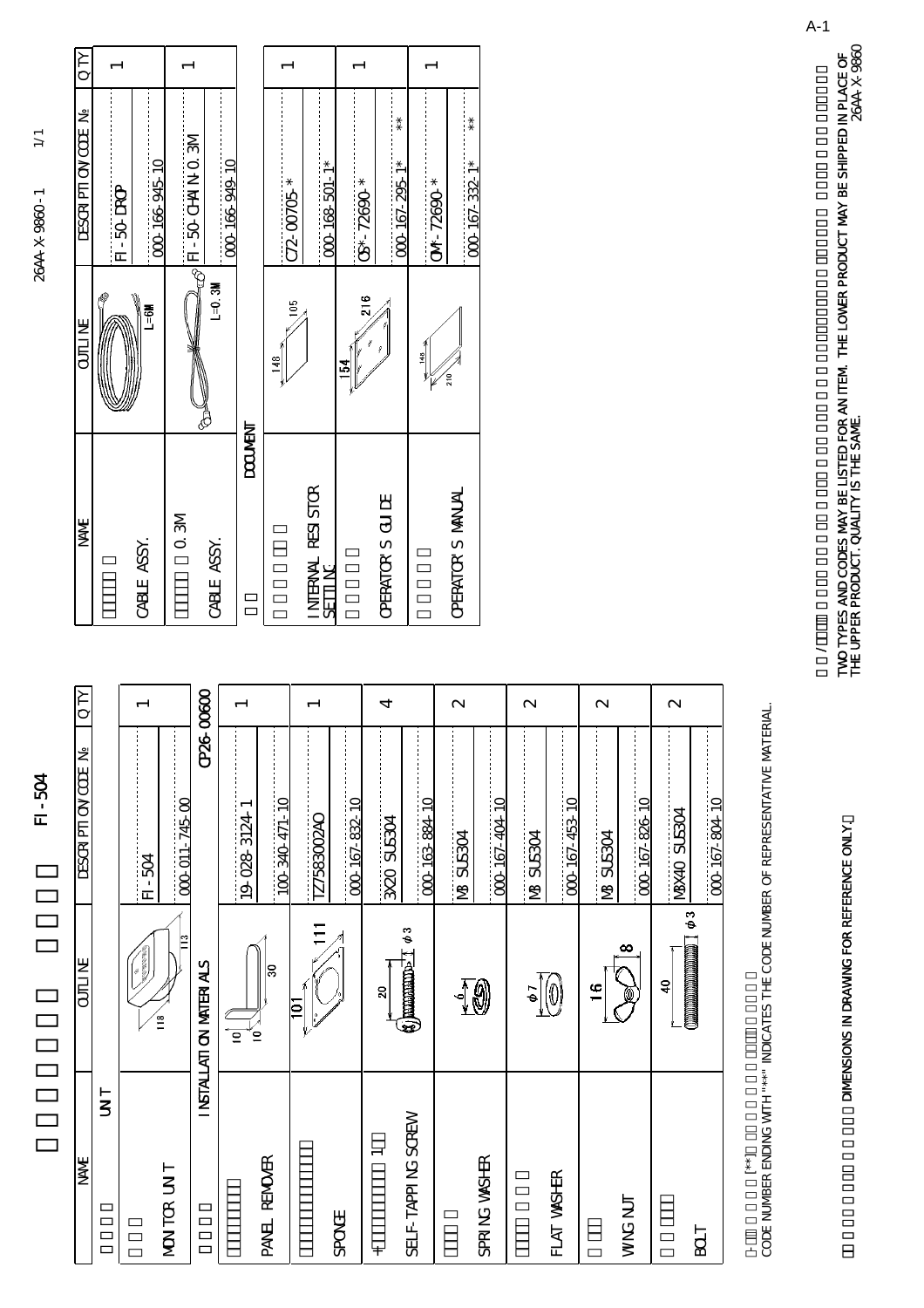| Fl<br>URU         |                          | JEC                                     | <b>CODE NO</b><br>000-010-619-00 |                     |              | 26AA-X-9401 - 3         |
|-------------------|--------------------------|-----------------------------------------|----------------------------------|---------------------|--------------|-------------------------|
|                   |                          | <b>TYPE</b><br>FI-50-FLUSH KIT          |                                  |                     | 1/1          |                         |
|                   |                          | <b>INSTRUMENTS</b>                      |                                  |                     |              |                         |
| IFLUSH MOUNT KIT. |                          | $FI - 50$                               |                                  |                     |              |                         |
| NO.               | <b>Nant</b>              | QJILI NE                                |                                  | <b>DESCRIPTIONS</b> | Q TY         | <b>RENARKS</b>          |
| 1                 | F<br>FRONT PANEL         | 125<br>6666                             |                                  | TZ7580002AO         |              | $\mathbf{1}$            |
|                   |                          | 129                                     | CODE NO.                         | 000-167-885-10      |              |                         |
|                   | FURUNO H3                | 45                                      |                                  |                     |              | 1<br>PRE-ATTACHED TO 1. |
| 2                 | FURUND STICKER H3        | EDRUMD) \5                              | 19-028-1502-0<br>CODE NO.        |                     | $\mathbf{1}$ |                         |
|                   | E                        | D                                       | .                                | 100-339-580-10      |              |                         |
| 3                 | <b>COVER</b>             | $\sqrt{128}$<br>praaansp                | TZ7580007AO                      |                     | $\mathbf{1}$ |                         |
|                   |                          | 132                                     | CODE NO.                         | 000-167-887-10      |              |                         |
| 4                 |                          | 121                                     | TZ758000840                      |                     |              |                         |
|                   | FRAME                    | 125                                     | CODE NO                          | 000-167-886-10      | $\mathbf{1}$ |                         |
|                   | $\mathbf{1}$<br>$+$      | 20                                      |                                  |                     |              |                         |
| 5                 | SELF-TAPPING SOREW       | $M$ $M$ $M$ $D$ $D$ $\uparrow$ $\phi$ 3 | <br>3X20 SUS304                  |                     | 4            |                         |
|                   |                          |                                         | CODE NO                          | 000-163-884-10      |              |                         |
|                   | $+$ P                    | 12                                      | 3X12 SUS304                      |                     |              |                         |
| 6                 | <b>SCREW</b>             |                                         | CODE NO.                         |                     | 4            |                         |
|                   |                          |                                         |                                  | 000-167-827-10      |              |                         |
| 7                 | F                        | 126                                     | TZ7583001AO                      |                     |              |                         |
|                   | SPONGE                   | 124                                     | CODE NO                          | 000-167-833-10      | $\mathbf{1}$ |                         |
|                   |                          | 160                                     |                                  |                     |              |                         |
| 8                 | I NSTALLATI ON PROCEDURE | 160                                     | C72-00703-*                      |                     | $\mathbf{1}$ |                         |
|                   |                          |                                         | CODE NO                          | 000-167-323-1*      |              |                         |

A-2

 $\lambda$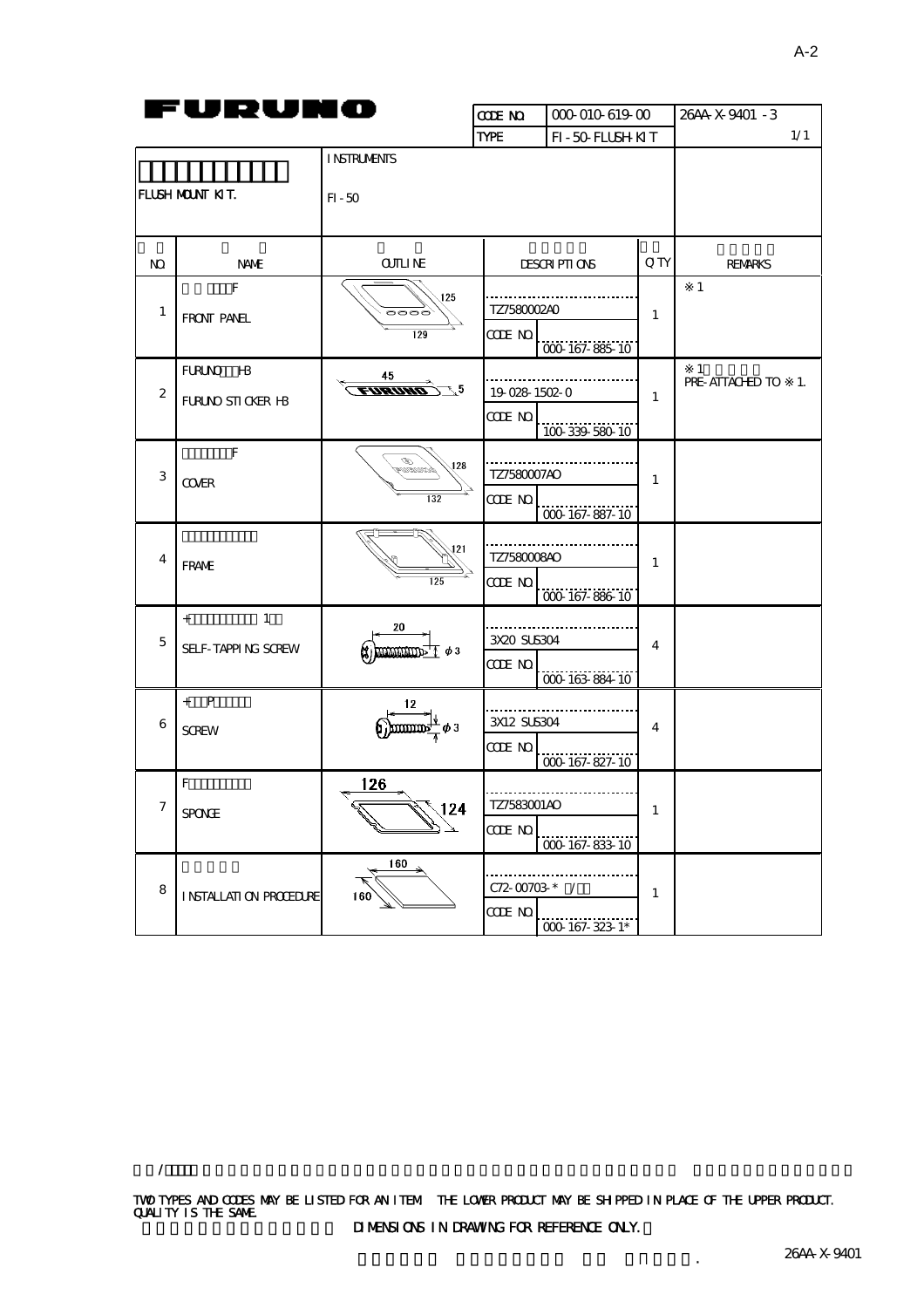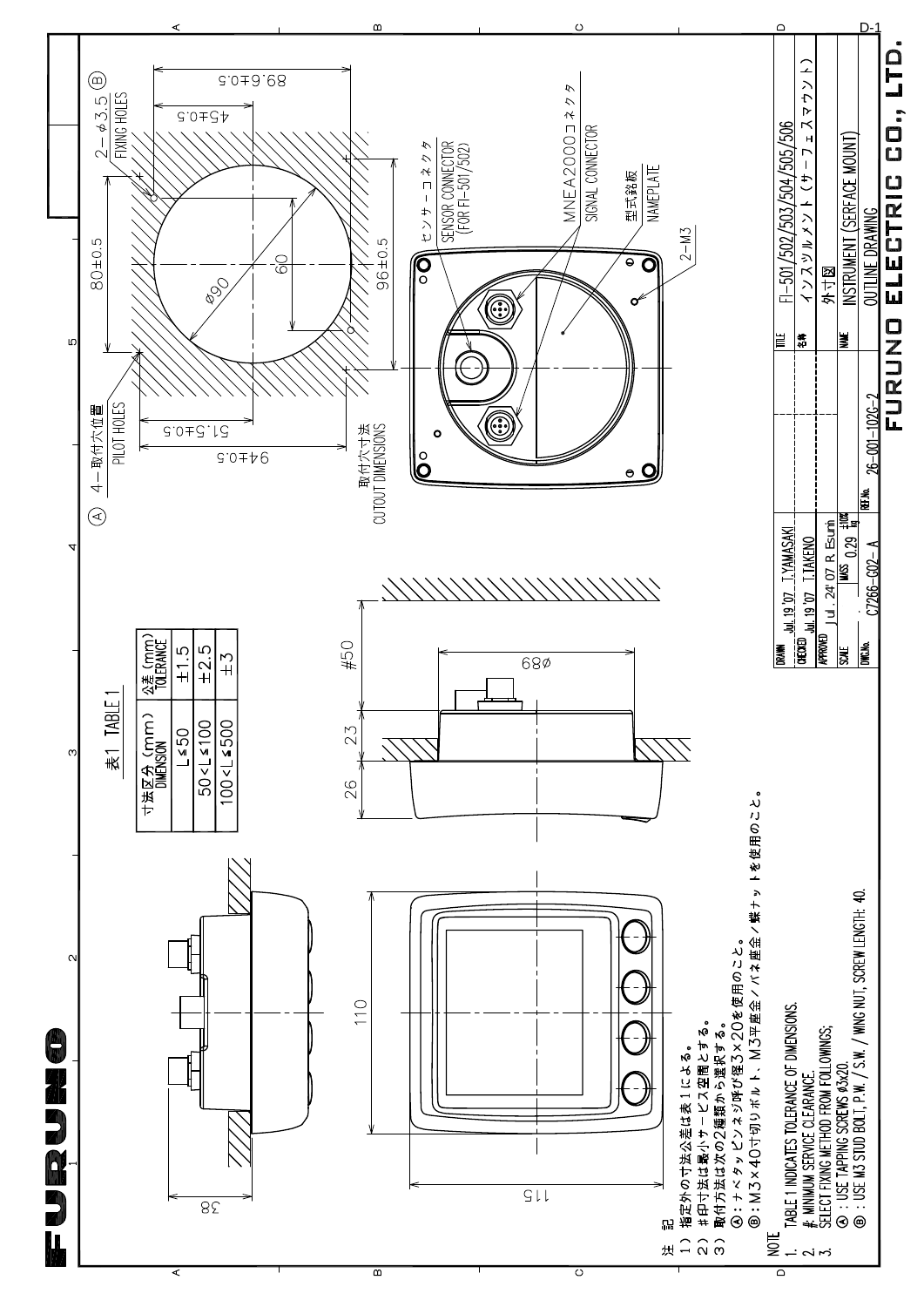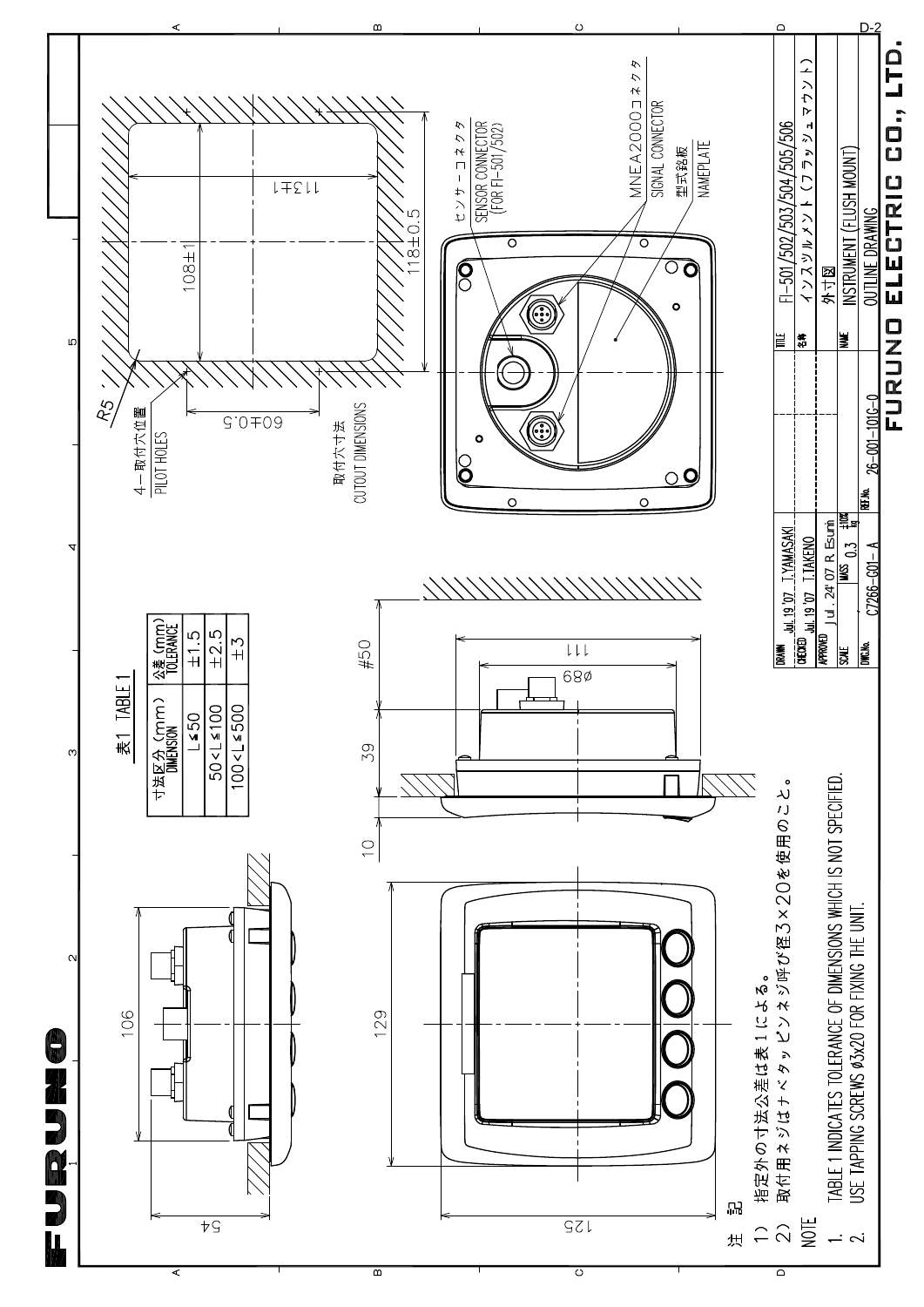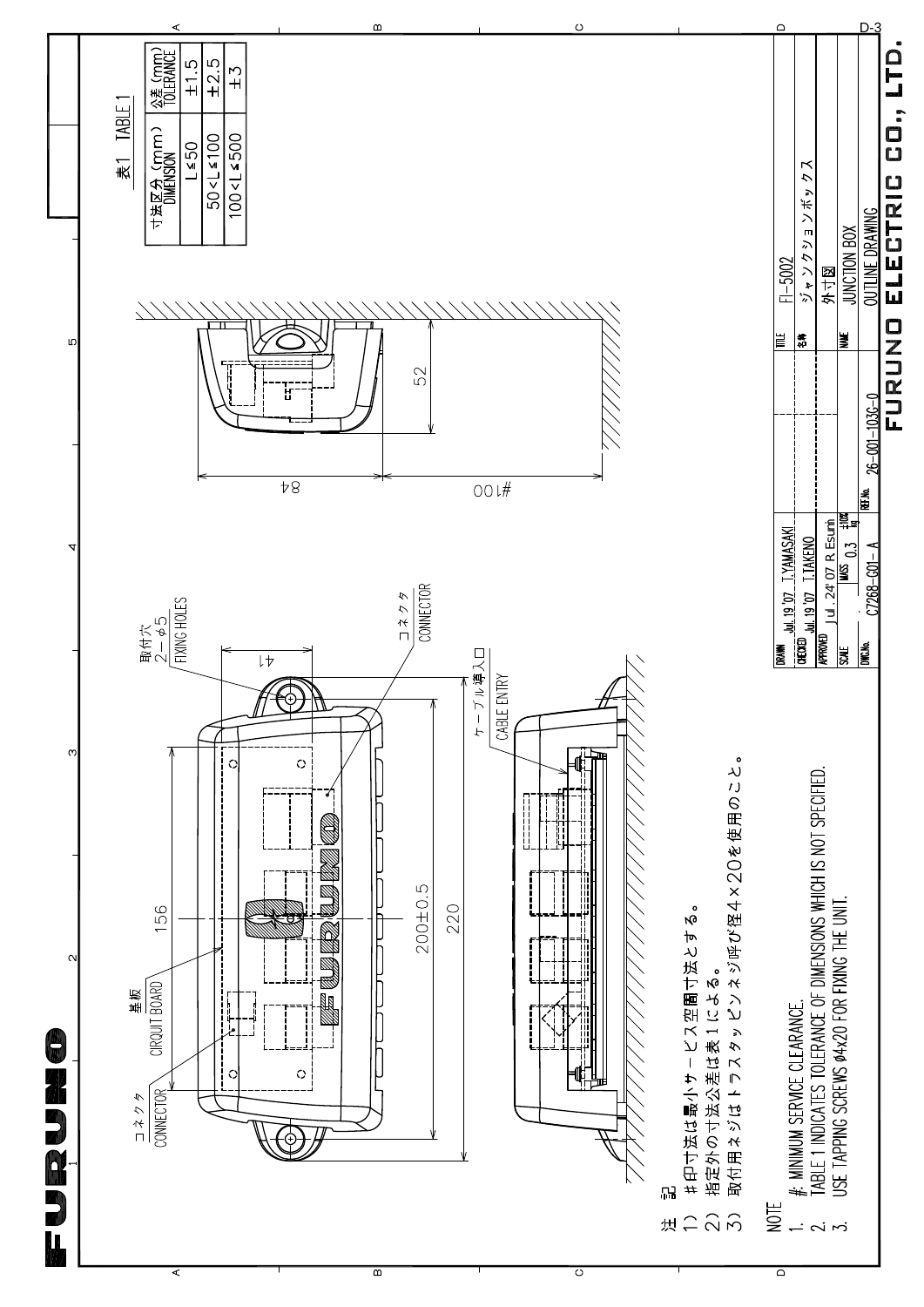

A

മ

 $\overline{\mathbf{c}}$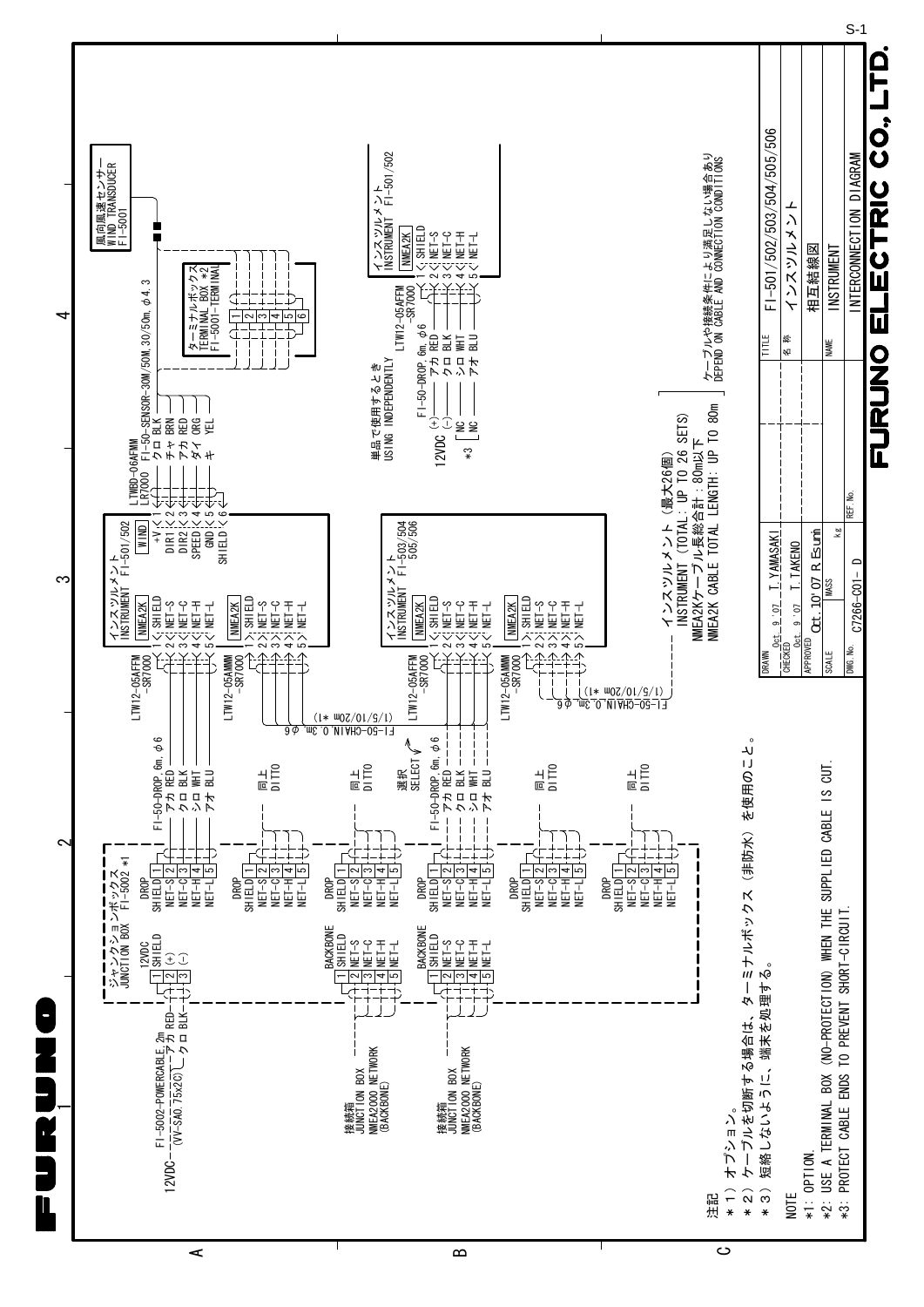